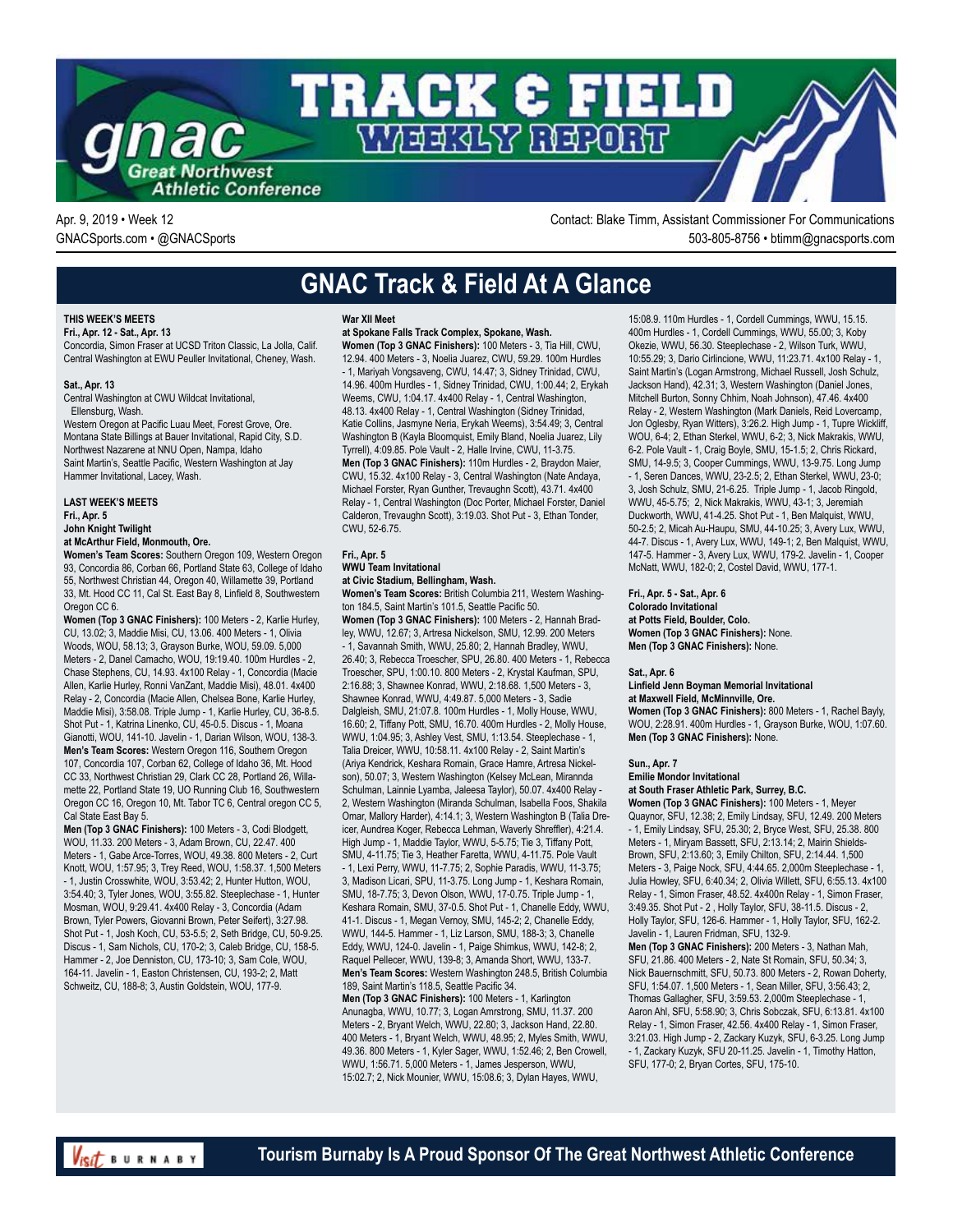# **GNAC Track & Field Athletes of the Week**



### **MEN'S TRACK**

**Karlington Anunagba, Western Washington Freshman • Lagos, Nigeria**

Making his collegiate debut at the WWU Team Invitational, Anunagba won the 100 meters in a time of 10.77 seconds. The GNAC-leading time ranks No. 5 on Western Washington's all-time list.

**Also Nominated:** Braydon Maier (Central Washington), Sam Zook (Montana State Billings), Michael

Russell (Saint Martin's), Rowan Doherty (Simon Fraser), Hunter Mosman (Western Oregon).



**MEN'S FIELD Sam Nichols, Concordia Senior • Sparks, Nev.**

Nichols won the discus at the John Knight Twilight on Friday, notching an NCAA Championships provisional qualifying mark in the process. Nichols threw 170 feet, 2 inches, ranking him second in the GNAC this season and 15th in Division II.

**Also Nominated:** Ethan Tonder (Central Washington), Craig Boyle (Saint Martin's), Sam Cole (Western Oregon), Seren Dances (Western Washington).



### **WOMEN'S TRACK Sidney Trinidad, Central Washington Sophomore • Arlington, Wash.**

Trinidad won the 400-meter hurdles at the War XII Meet in Spokane. Her time of 1:00.04 is an NCAA Championships provisional qualifier, ranks No. 6 on the GNAC All-Time List and is tied for 10th in Division II this season. Trinidad also placed third in the 100-meter hurdles in 14.96 seconds.

**Also Nominated:** Karlie Hurley (Concordia), Ashley Vest (Saint Martin's), Miryam Bassett (Simon Fraser), Grayson Burke (Western Oregon), Talia Dreicer (Western Washington).



**WOMEN'S FIELD Liz Larson, Saint Martin's Senior • Snoqualmie, Wash.**

Larson won the hammer throw and improved her NCAA Championships provisional qualifying mark at the WWU Team Invitational. Larson won by 27 feet with a mark of 188 feet, 3 inches, moving her to No. 5 in Division II this season and No. 5 on the GNAC All-Time List.

**Also Nominated:** Halle Irvine (Central Washington), Holly Taylor (Simon Fraser), Moana Gianotti (Western Oregon), Chanelle Eddy (Western Washington).

### **Past GNAC Athletes of the Week**

| Date<br>Nov. 26-Dec. 2<br>Dec. 3-9<br>Jan. 7-13 | Men's Track<br>Mark Hovland, MSUB<br>Elijah Castro, NNU<br>Rowan Doherty, SFU | Men's Field<br>Braydon Maier, CWU<br>Jake Knight, NNU<br>Tyler Cronk, SMU | Women's Track<br>Katie Collins, CWU<br>Mariyah Vongsaveng, CWU<br>Caroline Kurgat, UAA | Women's Field<br>HarLee Ortega, CWU<br>Halle Irvine, CWU<br>Renick Meyer, SPU |
|-------------------------------------------------|-------------------------------------------------------------------------------|---------------------------------------------------------------------------|----------------------------------------------------------------------------------------|-------------------------------------------------------------------------------|
| Jan. 14-20                                      | Adam Brown, CU                                                                | Dakota Tidwell, NNU                                                       | Macie Allen, CU                                                                        | Chelsea Bone, CU                                                              |
| Jan. 21-27                                      | Pierre-Louis Detourbe, SFU                                                    | Giovanni Brown, CU<br>Tyler Cronk, SMU                                    | Caroline Kurgat, UAA                                                                   | Chelsea Bone, CU                                                              |
| Jan. 28-Feb. 3                                  | Aaron Ahl, SFU                                                                | Isaiah Girard, MSUB                                                       | Addy Townsend, SFU                                                                     | HarLee Ortega, CWU                                                            |
| Feb. 4-10                                       | Justin Crosswhite, WOU                                                        | Tyler Cronk, SMU                                                          | Olivia Woods, WOU                                                                      | Jackie Mahowald, NNU                                                          |
| Feb. 18-24                                      | Max Carmona, WOU                                                              | Jake Knight, NNU                                                          | Alexa Shindruk, CWU                                                                    | Anna Paradee, WWU                                                             |
| Feb. 25 - Mar. 3                                | Jackson Hand, SMU                                                             | Craig Boyle, SMU                                                          | Ana Popchock, WOU                                                                      | Raquel Pellecer, WWU                                                          |
| Mar. 4-10                                       | Cordell Cummings, WWU                                                         | Josh Koch, CU                                                             | Molly House, WWU                                                                       | Liz Larson, SMU                                                               |
| Mar. 11-17                                      | Dylan Hayes, WWU                                                              | Tyler Cronk, SMU                                                          | Savannah Smith, WWU                                                                    | Maddie Taylor, WWU                                                            |
| Mar. 18-24                                      | Nathan Mah, SFU                                                               | Jake Knight, NNU                                                          | Chelsea Ribeiro, SFU                                                                   | Chrisalyn Johnson, UAA<br>Scout Cai, SPU                                      |
| Mar. 25-31                                      | Edwin Kangogo, UAA                                                            | JT Konrad, WWU                                                            | Caroline Kurgat, UAA                                                                   | Chrisalyn Johnson, UAA                                                        |
| Apr. 1-7                                        | Karlington Anunagba, WWU                                                      | Sam Nichols, CU                                                           | Sidney Trinidad, CWU                                                                   | Liz Larson, SMU                                                               |

Complete Player of the Week releases are available online at GNACSports.com.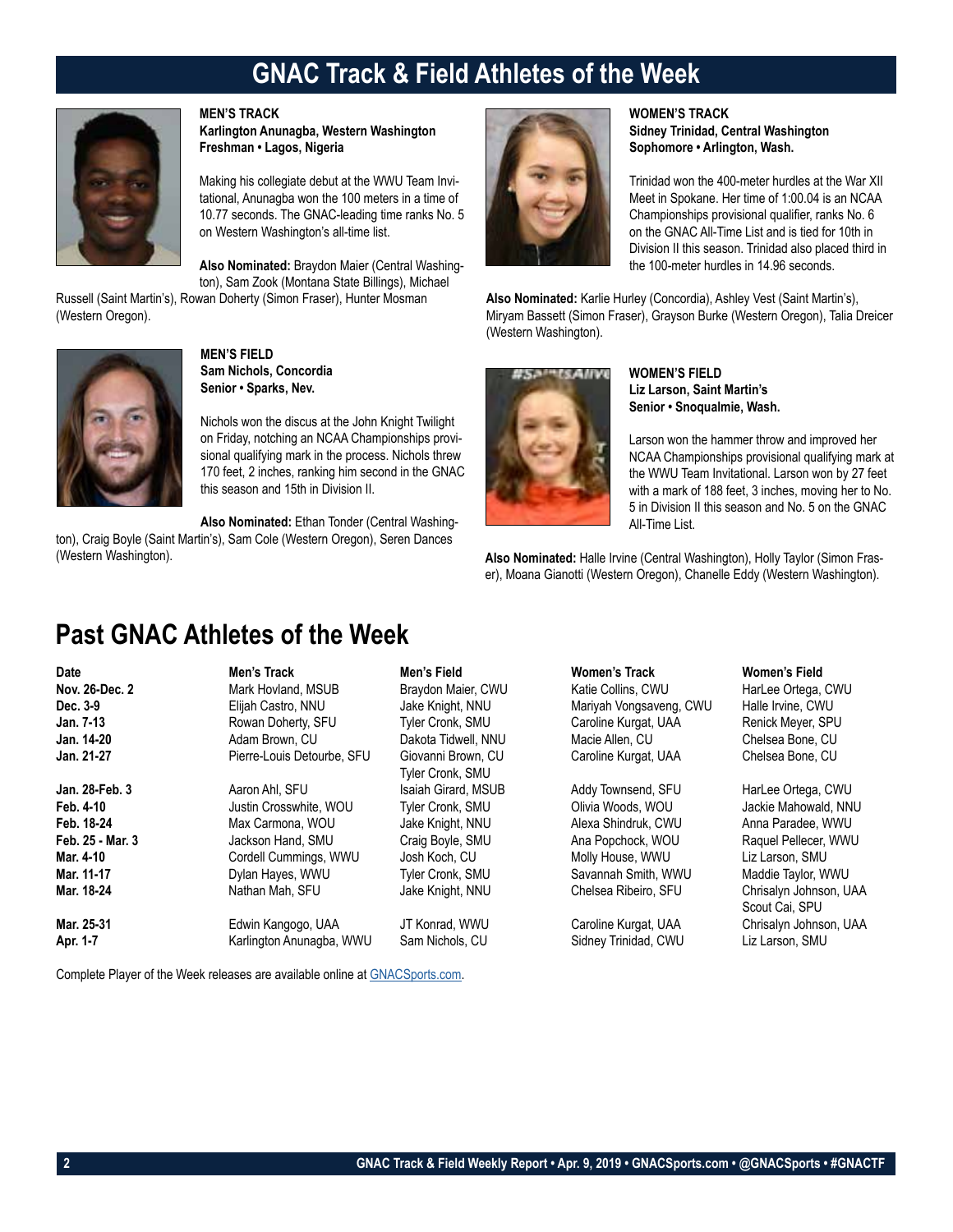## **Around The GNAC**

### **ALASKA ANCHORAGE**



• Alaska Anchorage is in the midst of a three-week break from competition. The Seawolves are in action next the weekend of Apr. 18-20 at the Mt. SAC Relays, Bryan Clay Invitational and Beach Invitational.

• Senior **Caroline Kurgat** was named the USTFCCCA Division II Women's Athlete of the Week after setting a Division II record in the 10,000 meters at the Stanford

Invitational on Mar. 29. Kurgat placed fifth in the invitational section of the race with a time of 32:08.29 that bettered the previous record of 32:28.57 set by Sylvia Mosqueda of Cal State LA in 1988. The NCAA Championships automatic qualifying mark ranks sixth in the world this season.

• Senior **Danielle McCormick** is also automatically qualified for nationals in the women's 800 meters. Her school-record time of 2:04.65 at the Mike Fanelli Track Classic leads Division II. McCormick is also provisionally qualified in the 1,500 meters (4:32.17).

• Other women who have hit NCAA provisional qualifying marks for UAA include junior **Vanessa Aniteye** in the 400 meters (55.71, 15th), sophomore **Ruth Cvancara** in the 800 meters (2:11.43, 13th) and senior **Chrisalyn Johnson** in the triple jump (40-1.5, tie 9th) and the long jump (19-2.5, tie 15th). Men's provisional qualifiers include sophomore **Felix Kemboi** in the 5,000 meters (14:28.84, 15th) and senior **Edwin Kangogo** in the steeplechase (8:56.08, 2nd).

• Alaska Anchorage's women jumped four spots to No. 10 in this week's USTFCCCA Division II Women's Team Index, leading four top-25 GNAC teams.

### **CENTRAL WASHINGTON**



• A pair of solid performances in the women's hurdles led Central Washington's efforts at the War XII Meet in Spokane, Washington.

**WILDCATS** 

• Sophomore **Sidney Trinidad** was named the GNAC Women's Track Athlete of the Week after she won the 400-meter hurdles in a time of 1:00.44. The NCAA Championships provisional qualifying time ranks 10th in

Division II and sixth on the GNAC All-Time List. Trinidad also took third in the 100-meter hurdles (14.96) and ran the leadoff leg of the Wildcats' winning 4x400-meter relay team (3:54.49).

• Racing for just the second time during the outdoor season, senior **Mariyah Vongsaveng** won the women's 100-meter hurdles in 14.47 seconds. She also placed fourth in the 100 meters (12.95).

• Sophomore **Braydon Maier** led the CWU men with his second-place finish in the 110-meter hurdles, clocking a time of 15.32 seconds. Sophomore **Ethan Tonder** took third place in the men's shot put with a mark of 52 feet, 6.75 inches.

• Junior **Halle Irvine** placed second in the women's pole vault with a clearance of 11 feet, 3.75 inches.

• Central Washington will head east once again on Friday, competing in the Eastern Washington Peuller Invitational before coming home on Saturday to host the CWU Wildcat Invitational on the new track at the CWU Recreation Sports Complex.

### **CONCORDIA**



• A strong day in the throws led Concordia's performances at the John Knight Twilight on Friday. The Cavaliers' men tied for second with 107 points while the women placed third with 86 points.

• Senior **Sam Nichols** was named the GNAC Men's Field Athlete of the Week after he won the discus with an NCAA Championships provisional qualifying mark of 170 feet, 2

inches. The mark ranks 15th in Division II this season and No. 9 on the GNAC All-Time List.

• Senior **Easton Christensen** was a winner in the men's javelin with a mark of 193 feet, 2 inches. Senior **Josh Koch** was a winner in the men's shot put with a mark of 53 feet, 5.5 inches.

• Junior **Katrina Linenko** led the women's throwers with her winning performance in the shot put with a mark of 45 feet, 5.5 inches. Sophomore **Elizabeth Stottlemyre** finished fourth in the javelin with a mark of 125 feet, 1 inch.

• Junior **Karlie Hurley** took top honors in the women's triple jump with her leap of 36 feet, 8.5 inches. She went on to place second in the women's 100 meters in 13.02 seconds while senior **Maddie Misi** was third in 13.06 seconds.

• The women's 4x400-meter relay team of **Macie Allen**, Hurley, **Ronni VanZant** and Misi was a winner in 48.01 seconds.

• Concordia will send a number of athletes to the UCSD Triton Invitational this weekend in La Jolla, California, with the balance of the team competing at the Jay Hammer Invitational on Saturday.

### **MONTANA STATE BILLINGS**



• Season-best marks by the women's triple jumpers led Montana State Billings' performances at the Colorado Invitational.

• Senior **Janessa Williams** and junior **Brenna Beckett** finished 12th and 13th, respectively, with Williams leaping 34 feet, 9.5 inches and Beckett clearing 34 feet, 7.75 inches.

• Junior **Isaiah Girard** equaled his season-best and school record in the men's high jump, clearing 6 feet, 9 inches to place fourth. Senior **Beau Peaslee** finished fifth in the men's javelin with a mark of 171 feet, 4 inches.

• In the sprints, senior **Sam Zook** took fifth place in the men's 100 meters with a time of 11.04 seconds. He finished second among Division II competitors in the event.

• The distances were led by junior **Nikki Aiken**, who placed fifth in the women's steeplechase with a time of 12:12.14.

• Montana State Billings will head back to South Dakota for the second time this season, competing at the Bauer Invitational on Saturday in Rapid City.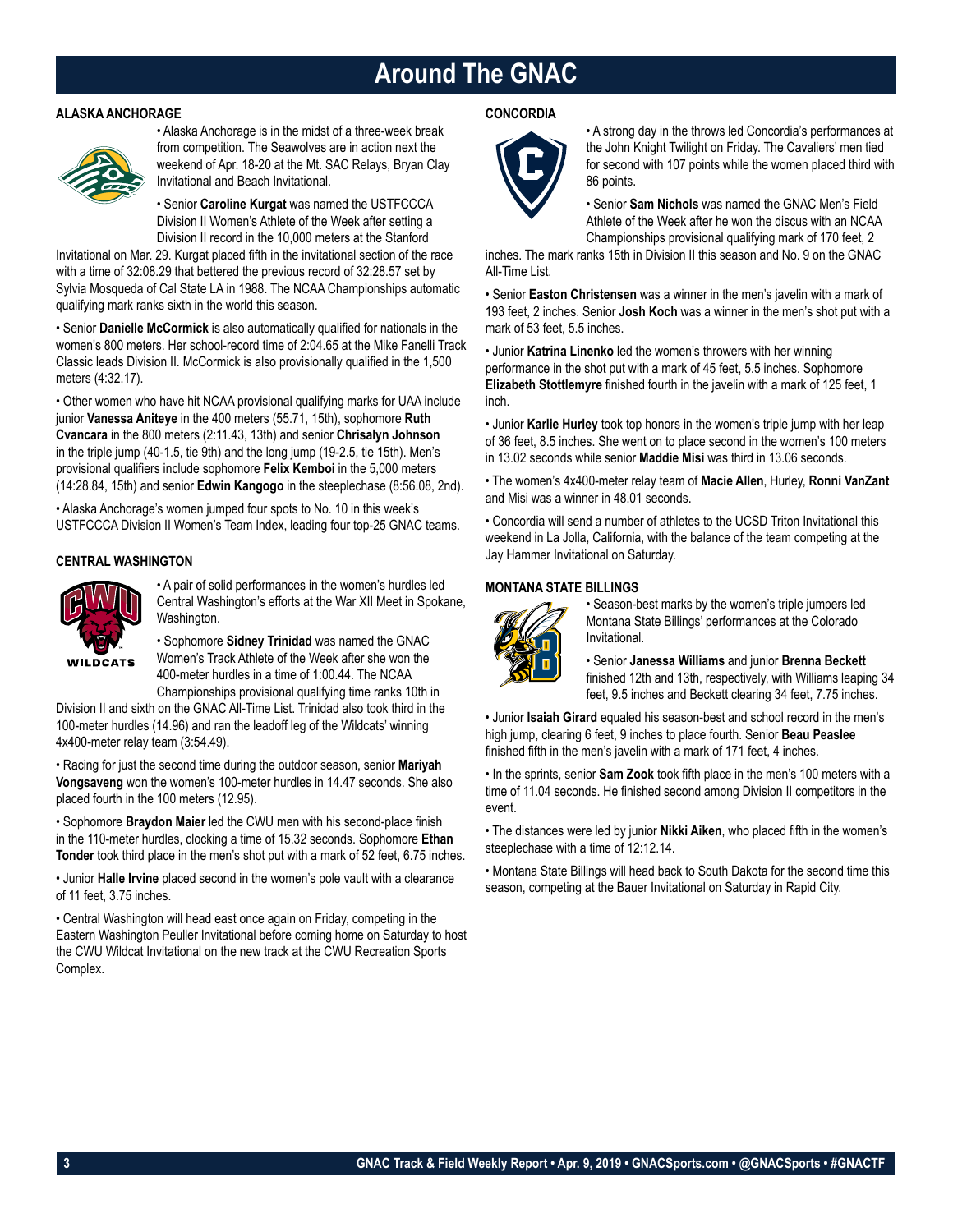# **Around The GNAC**

### **NORTHWEST NAZARENE**



• Northwest Nazarene did not compete last weekend. The Nighthawks will host their second and final home meet of the season, the NNU Open, on Saturday.

• The Nighthawks continue to be led by **Jake Knight**. The senior enters the week ranked eighth in Division II in the men's discus at 177 feet, 10 inches, and 11th in the shot put at 58 feet, 1 inch. Both marks are NNU school records and

NCAA Championships provisional qualifiers.

• Sophomore **Dakota Tidwell** leads the GNAC and is ranked 12th in the men's decathlon, having finished with a score of 6,708 points at the NNU Invitational. The mark is an NCAA Championships provisional qualifier.

• Senior **Ellie Logan** is the only NNU women's athlete to be provisionally qualified for nationals so far this season. Her mark of 152 feet, 9 inches, ranks seventh in Division II and is third in the GNAC.

### **SAINT MARTIN'S**



• Improvement on a national qualifying mark by senior **Liz Larson** and a school record by freshman **Keshara Romain** led Saint Martin's performance at the WWU Team Invitational.

• Larson was named the GNAC Women's Field Athlete of the Week after she won the hammer by 27 feet. Her mark of 188

feet, 3 inches, is fifth in Division II this season and No. 5 on the GNAC All-Time List.

• Romain set the school record in the women's long jump, winning the event with a mark of 18 feet, 7.75 inches. She also took top honors in the triple jump with a mark of 37 feet, 0.5 inches.

• The Saints took the top-two places in the men's pole vault. Senior **Craig Boyle** won with a mark of 15 feet, 1.5 inches, while senior **Chris Rickard** placed second at 14 feet, 9.5 inches.

• In the women's throws, senior **Megan Vernoy** won the discus with a mark of 145 feet, 2 inches.

• The men also scored a win in the 4x100-meter relay with the team of **Logan Armstong**, **Michael Russell**, **Josh Schulz** and **Jackson Hand** finishing in a time of 42.31 seconds.

• Saint Martin's will host its lone home meet of the season, the Jay Hammer Invitational, on Saturday in Lacey, Washington.

### **SEATTLE PACIFIC**



• Season-best performances in an unusual women's pole vault competition led a limited Seattle Pacific roster competing at the WWU Team Invitational.

• The event was moved inside from Civic Stadium to the adjacent SportsPlex due to high winds. Freshman **Madison Licari** was unphased, finishing third with a mark of 11 feet,

3.75 inches. Freshman **Emma Lambert** also cleared 11-3.75, placing fourth.

• Freshman **Rebecca Troescher** was the lone event winner for the Falcons in Bellingham, winning the women's 400 meters in 1:00.1. Troescher also placed third in the 200 meters in a time of 26.8 seconds.

• Freshman **Krystal Kaufman** finished second in the women's 800 meters with a time of 2:16.88.

• The SPU men were led by freshman **Sean Barbour**, who placed fifth in the indoor-outdoor pole vault with a mark of 13 feet, 9.75 inches. Freshman **Silas Newby** finished sixth in the long jump with a leap of 20 feet, 5.75 inches.

• Junior **Shayne Carpenter** led the men's efforts on the track, placing sixth in the 110-meter hurdles in 16.47 seconds.

• The Falcons' women are ranked No. 22 in this week's USTFCCCA Division II Team Index.

• The Falcons will continue to compete close to home, taking part in the Jay Hammer Invitational on Saturday in Lacey, Washington.

### **SIMON FRASER**



• Competing against a clearly Canadian field, Simon Fraser won 14 events and scored 30 top-three finishes at their own Emilie Mondor Invitational in Surrey, B.C.

• The impressive number of winners and top-three finishes earn the Clan selection as the GNAC Team of the Week.

• Senior **Miryam Bassett** led the winners, taking the women's 800 meters with a time of 2:13.14. Bassett led a top-six sweep in the event by the Clan. **Mairin Shields-Brown** placed second in 2:13.60.

• Sophomore **Holly Taylor** had top-four finishes in all four throws. She won the women's hammer with a mark of 162 feet, 2 inches, placed second in both the shot put (38-11.5) and the discus (126-6) and was fourth in the javelin (121-10). Freshman **Lauren Fridman** won the javelin with her mark of 132 feet, 9 inches.

• Freshman **Timothy Hatton** added a victory in the men's javelin with a mark of 177 feet.

• In the women's sprints, sophomore **Meyer Quaynor** won the 100 meters in 12.38 seconds while freshman **Emily Lindsay** won the 200 meters in 25.30 seconds. The Clan also won both relays, taking the 4x100-meter relay in 48.52 seconds and the 4x400-meter relay in 3:49.35.

• Senior **Sean Miller** led the men's track efforts, winning the 1,500 meters in a time of 3:56.43 while junior **Thomas Gallagher** was second in 3:59.53. The Clan also won both men's relays with the 4x100-meter relay running 42.56 seconds and the 4x400-meter relay running 3:21.03.

• The Simon Fraser's women are ranked No. 13 in this week's USTFCCCA Division II Team Index.

• Simon Fraser will head to southern California this weekend, taking part in the UCSD Triton Invitational in La Jolla.

### **WESTERN OREGON**



• The distance runners and throwers shined for Western Oregon under the lights at their own John Knight Twilight on Friday.

• The Wolves scored victories in both 400-meter races. Senior **Olivia Woods** captured the women's race in a time of 58.13 seconds, leading three WOU athletes to finish in

the top-four. Freshman **Gabe Arce-Torres** won the men's one-lap with a time of 49.38 seconds.

• Junior **Hunter Mosman** took 10 seconds off of his season-best in the men's steeplechase, winning in a time of 9:29.41. Junior **Justin Crosswhite** added a victory in the men's 1,500 meters in a time of 3:53.42, leading a top-three WOU sweep in the race.

• Sophomore **Moana Gianotti** improved her lifetime best in the women's discus, winning with a mark of 141 feet, 10 inches. Sophomore **Darian Wilson** was the winner of the women's javelin with her mark of 138 feet, 3 inches.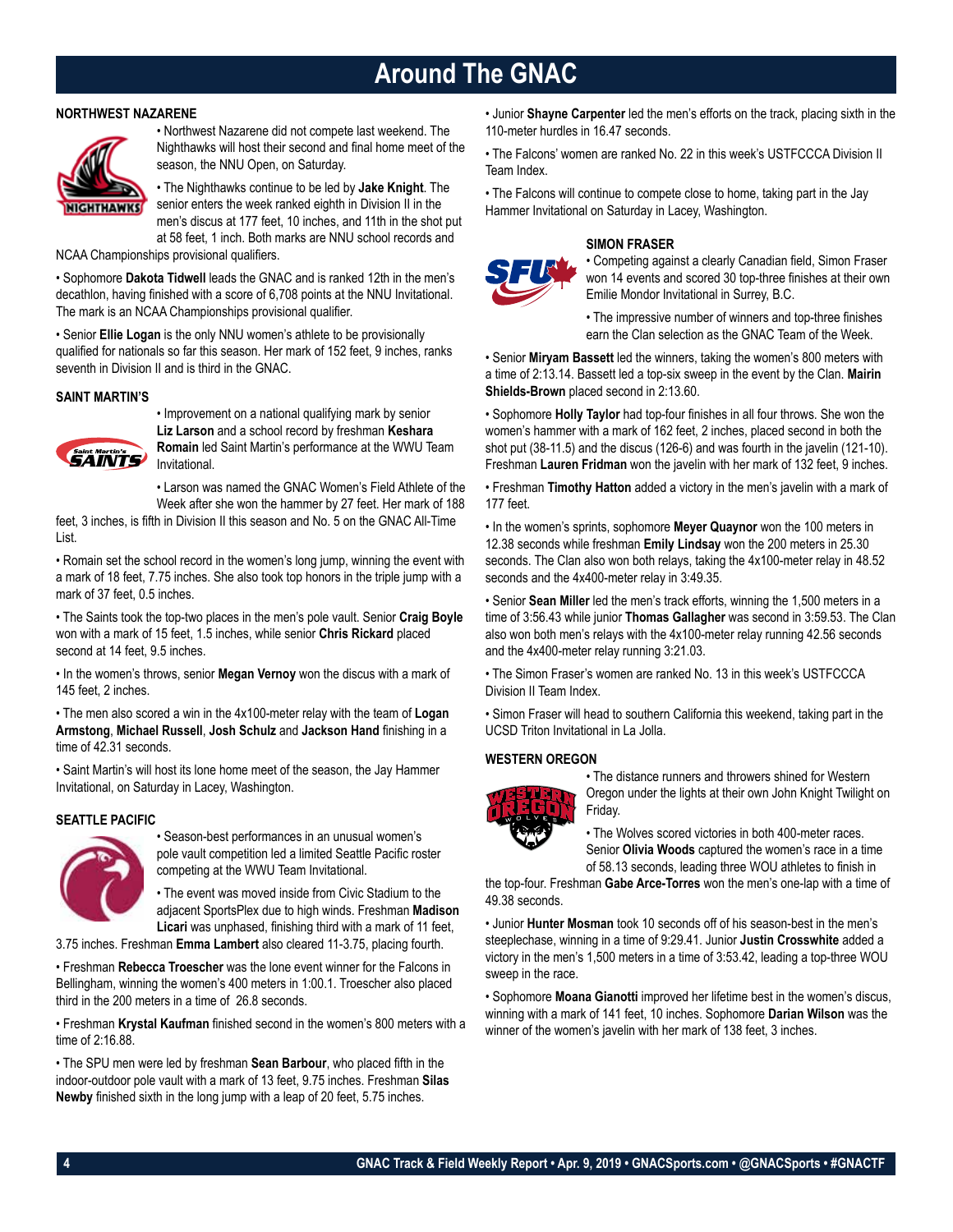# **Around The GNAC**

• The Wolves sent a limited number of athletes to the Linfield Jenn Boyman Memorial Invitational in McMinnville, Oregon on Saturday. Junior **Grayson Burke** was the winner in her first-ever women's 400-meter hurdles race in a time of 1:07.60. Sophomore **Rachel Bayly** was the winner in the women's 800 meters by more than two seconds with a time of 2:28.91.

• Western Oregon will compete close to home once again this weekend, taking part in the Pacific Luau Invitational on Saturday in Forest Grove, Oregon.

### **WESTERN WASHINGTON**



• An outstanding debut for freshman **Karlington Anunagba** and 17 individual event victories led Western Washington's performances at their own WWU Team Invitational on Friday.

• Anunagba was named the GNAC Men's Track Athlete of the Week after he won his first collegiate race, taking the 100

meters in a time of 10.77 seconds. The time is the fastest in the GNAC this season and the sixth-fastest in WWU history.

• Sophomore **Bryant Welch** won the men's 400 meters in a personal-best 48.95 seconds. Senior **Kyler Sager** took the men's 800 meters in a time of 1:52.46 while senior **James Jesperson** won the 5,000 meters in 15;02.7.

• Junior **Cordell Cummings** won both men's hurdles races, winning the 110-meter hurdles in 15.15 seconds and the 400-meter hurdles in 55 seconds. Sophomore **Molly House** was the winner of the women's 100-meter hurdles in a time of 16.60 seconds.

• The Vikings' top women's performances came in the field events. Senior Maddie Taylor won the high jump with a mark of 5 feet, 5.75 inches. Junior Lexi Perry won the pole vault with a personal best mark of 11 feet, 7.75 inches.

• In the throws, freshman **Paige Shimkus** won the women's javelin with a mark of 142 feet, 8 inches. Junior **Chanelle Eddy** was the winner of the women's shot put with a mark of 41 feet, 1 inch.

• Sophomore **Talia Dreicer** led the WWU women's performances on the track, winning the steeplechase in a time of 10:58.11. The NCAA Championships provisional qualifying time ranks 16th in Division II this season.

• Western Washington's women are ranked No. 21 in last week's USTFCCCA Division II Team Index.

• The Vikings will host its first home meet of the season, the WWU Team Invitational, on Friday.

|                   |                   |                  |                      | UNAO & NOAA OHampionships Quamying Olanuarus |                     |                   |
|-------------------|-------------------|------------------|----------------------|----------------------------------------------|---------------------|-------------------|
|                   | <b>MEN</b>        |                  | <b>EVENT</b>         |                                              | <b>WOMEN</b>        |                   |
| <b>GNAC</b>       | <b>NCAA Prov.</b> | <b>NCAA Auto</b> |                      | <b>GNAC</b>                                  | <b>NCAA Prov.</b>   | <b>NCAA Auto.</b> |
| 10.88             | 10.58             | 10.28            | 100 Meters           | 12.47                                        | 11.93               | 11.50             |
| 22.06             | 21.36             | 20.75            | 200 Meters           | 25.39                                        | 24.33               | 23.59             |
| 48.62             | 47.77             | 46.23            | 400 Meters           | 57.73                                        | 55.96               | 53.46             |
| 1:54.03           | 1:52.03           | 1:48.78          | 800 Meters           | 2:13.14                                      | 2:12.18             | 2:07.15           |
| 3:54.86           | 3:50.52           | 3:44.28          | 1,500 Meters         | 4:33.30                                      | 4:33.24             | 4:22.06           |
| 14:56.91          | 14:32.80          | 13:54.33         | 5,000 Meters         | 16:50.38                                     | 17:10.86            | 16:10.21          |
| 31:28.02          | 30:42.74          | 29:13.60         | <b>10,000 Meters</b> | 37:08.97                                     | 36:35.97            | 34:13.34          |
| 15.24             | 14.53             | 13.89            | 110/100m Hurdles     | 14.83                                        | 14.22               | 13.51             |
| 54.84             | 53.42             | 51.34            | 400m Hurdles         | 1:03.43                                      | 1:01.92             | 59.05             |
| 9:13.88           | 9:15.02           | 8:52.85          | Steeplechase         | 11:11.32                                     | 11:01.67            | 10:12.97          |
| $1.96 / 6 - 5$    | $2.04 / 6 - 8.25$ | $2.15 / 7 - 0.5$ | High Jump            | $1.62 / 5 - 3.75$                            | $1.67 / 5 - 5.75$   | $1.77/5 - 9.75$   |
| $4.51 / 14 - 9.5$ | $4.80 / 15 - 9$   | 5.20 / 17-0.75   | Pole Vault           | $3.23 / 10 - 7$                              | $3.65 / 11 - 11.75$ | $4.08 / 13 - 4.5$ |
| 6.89 / 22-7.25    | $7.25/23-9.5$     | 7.68 / 25-2.5    | Long Jump            | $5.38 / 17 - 8$                              | 5.80 / 19-0.25      | $6.29 / 20 - 7.5$ |
| 13.93 / 45-8.5    | 14.66 / 48-1.25   | 15.69 / 51-5.75  | <b>Triple Jump</b>   | 11.56 / 37-11.25                             | 11.85 / 38-10.5     | 12.77 / 41-10.75  |
| 15.47 / 50-9.25   | 16.16 / 53-0.25   | 18.36 / 60-3     | <b>Shot Put</b>      | 12.82 / 42-0.75                              | 13.76 / 45-1.75     | 15.74 / 51-7.75   |
| 48.57 / 159-4     | 49.78 / 163-4     | 56.11 / 184-1    | <b>Discus</b>        | 41.00 / 134-6                                | 45.11 / 148-0       | 52.79 / 173-2     |
| 54.43 / 178-7     | 55.08 / 180-8     | 65.03 / 213-4    | Hammer               | 49.38 / 162-0                                | 51.812 / 170-0      | 60.45 / 198-4     |
| 59.10 / 193-11    | 58.68 / 192-6     | 68.34 / 224-2    | Javelin              | 44.71 / 146-8                                | 41.59 / 136-5       | 49.44 / 162-2     |
| 6,280             | 6,300             | 7,242            | Dec./Hep.            | 4,520                                        | 4,504               | 5.195             |
| <b>NA</b>         | 41.09             | 40.20            | 4x100 Relay          | <b>NA</b>                                    | 46.86               | 45.52             |
| <b>NA</b>         | 3:13.91           | 3:09.18          | 4x400 Relay          | <b>NA</b>                                    | 3:48.20             | 3:40.10           |

**GNAC & NCAA Championships Qualifying Standards**

**GNAC Championships:** The top-20 performers as listed in TFRRS will qualify for the championship meet in addition to any performers who meet the GNAC standard.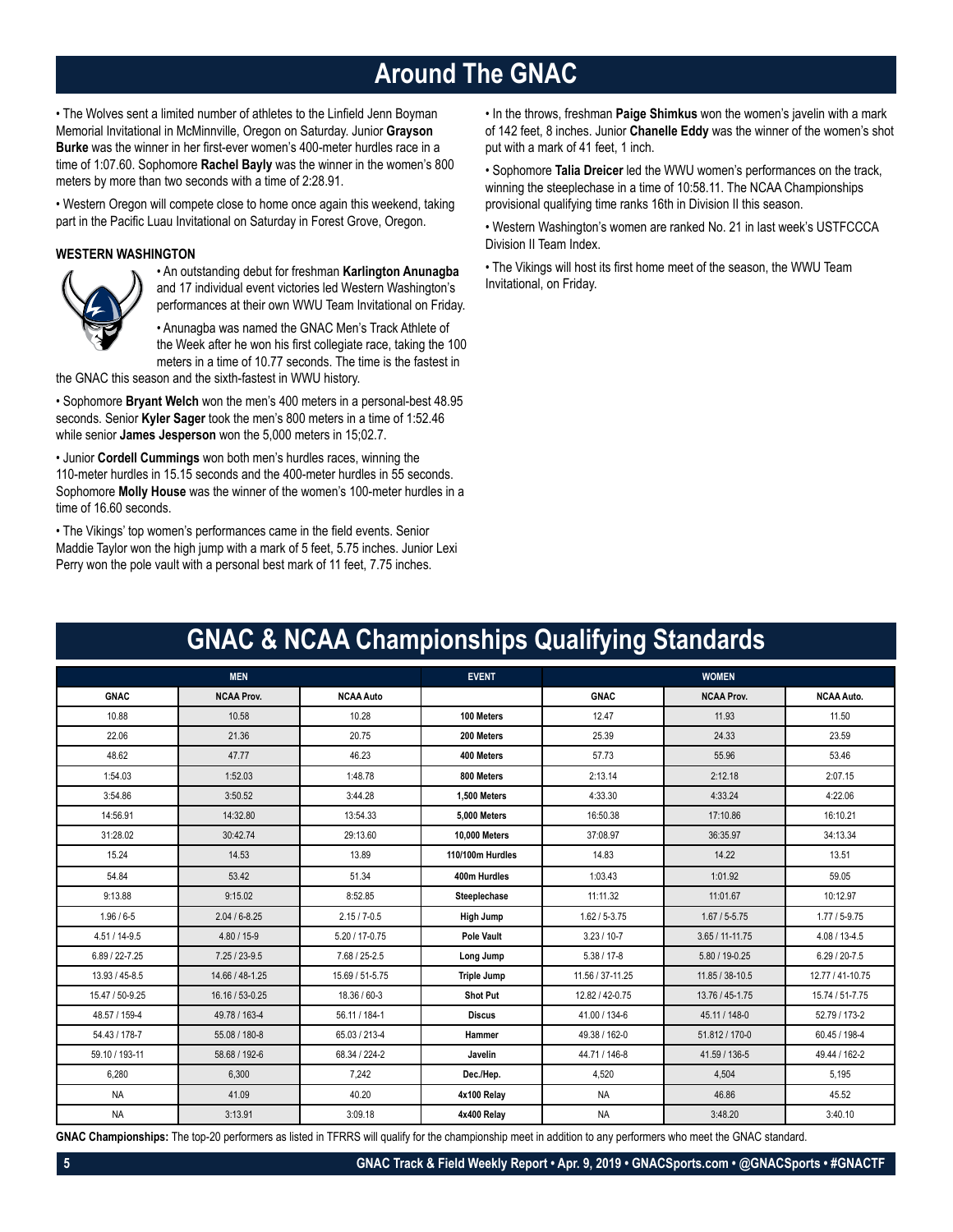# **GNAC Qualifiers For NCAA Outdoor Championships**

|                   | <b>MEN AUTOMATIC QUALIFIERS AS OF APR. 8, 2019</b>   |                |          |         |                      | <b>WOMEN'S AUTOMATIC QUALIFIERS AS OF APR. 2, 2019</b> |                |                  |         |
|-------------------|------------------------------------------------------|----------------|----------|---------|----------------------|--------------------------------------------------------|----------------|------------------|---------|
| Event             | Athlete                                              | Mark           | Rank     | Date    | Event                | Athlete                                                | Mark           | Rank             | Date    |
| High Jump         | Tyler Cronk, SMU                                     | $2.15/7 - 0.5$ | T-2nd    | 3/16/19 | 800 Meters           | Danielle McCormick, UAA                                | 2:05.65        | 1st              | 3/28/19 |
|                   |                                                      |                |          |         | <b>10,000 Meters</b> | Caroline Kurgat, UAA                                   | 32:08.09       | 1st              | 3/29/19 |
|                   | <b>MEN PROVISIONAL QUALIFIERS AS OF APR. 8, 2019</b> |                |          |         | Steeplechase         | Julia Howley, SFU                                      | 10:03.19       | 1st              | 3/29/19 |
| Event             | Athlete                                              | Mark           | Rank     | Date    |                      |                                                        |                |                  |         |
| 1,500 Meters      | Rowan Doherty, SFU                                   | 3:49.41        | $T-15th$ | 3/28/19 |                      | WOMEN'S PROVISIONAL QUALIFIERS AS OF APR. 2, 2019      |                |                  |         |
| 5,000 Meters      | Sean Miller, SFU                                     | 14:26.45       | 13th     | 3/28/19 | Event                | Athlete                                                | Mark           | Rank             | Date    |
|                   | Felix Kemboi, UAA                                    | 14:28.84       | 15th     | 3/28/19 | 100 Meters           | Macie Allen, CU                                        | 11.92          | 23rd             | 3/27/19 |
|                   | Tyler Jones, WOU                                     | 14:32.10       | 17th     | 3/28/19 | 400 Meters           | Vanessa Aniteye, UAA                                   | 55.71          | 15th             | 3/28/19 |
| Steeplechase      | Edwin Kangogo, UAA                                   | 8:56.08        | 2nd      | 3/28/19 | 800 Meters           | Sophie Dodd, SFU                                       | 2:07.44        | 3rd              | 3/28/19 |
|                   | Pierre-Louis Detourbe, SFU                           | 9:02.73        | 6th      | 3/28/19 |                      | Alana Mussatto, SFU                                    | 2:09.86        | 9th              | 3/28/19 |
|                   | Aaron Ahl, SFU                                       | 9:07.73        | 8th      | 3/28/19 |                      | Ruth Cvancara, UAA                                     | 2:11.43        | 13th             | 3/28/19 |
|                   | Dylan Hayes, WWU                                     | 9:10.99        | 12th     | 3/28/19 |                      | Paige Nock, SFU                                        | 2:11.67        | 14th             | 3/28/19 |
| <b>High Jump</b>  | Isaiah Girard, MSUB                                  | 2.06/6-9       | $T-15th$ | 3/23/19 | 1,500 Meters         | Miryam Bassett, SFU                                    | 4:30.53        | 11th             | 3/28/19 |
| <b>Pole Vault</b> | JT Konrad, WWU                                       | 4.80/15-9      | 18th     | 3/30/19 |                      | Danielle McCormick, UAA                                | 4:32.17        | 15th             | 3/23/19 |
| <b>Shot Put</b>   | Jake Knight, NNU                                     | 17.70/58-1     | 11th     | 3/30/19 |                      | Kate Lilly, SPU                                        | 4:32.64*       | 17th             | 3/28/19 |
|                   | Josh Koch, CU                                        | 16.63/54-6.75  | 33rd     | 3/23/19 | <b>5,000 Meters</b>  | Dania Holmberg, SPU                                    | 17:06.47       | 9th              | 3/28/19 |
|                   | Brady Ostermiller, MSUB                              | 16.20/53-1.75  | T-43rd   | 3/30/19 | <b>10,000 Meters</b> | Alexa Shindruk, CWU                                    | 34:25.41       | 3rd              | 3/29/19 |
| <b>Discus</b>     | Jake Knight, NNU                                     | 54.20/177-10   | 8th      | 3/23/19 |                      | Sophia Galvez, WWU                                     | 36:28.86       | 13th             | 3/28/19 |
|                   | Sam Nichols, CU                                      | 51.86/170-2    | 15th     | 4/5/19  | 400m Hurdles         | Sidney Trinidad, CWU                                   | 1:00.44        | 10th             | 4/5/19  |
| Javelin           | Easton Christensen, CU                               | 63.03/206-9    | 10th     | 3/16/19 | Steeplechase         | Kaylee Mitchell, SPU                                   | 10:37.53       | 6th              | 3/28/19 |
|                   | Dalton Rasmussen, CU                                 | 62.68/205-8    | 11th     | 3/9/19  |                      | Chelsea Ribeiro, SFU                                   | 10:38.40       | 7th              | 3/23/19 |
|                   | Cooper McNatt, WWU                                   | 59.70/195-10   | 17th     | 3/16/19 |                      | Olivia Willett, SFU                                    | 10:56.88       | 12 <sub>th</sub> | 3/23/19 |
|                   | Timothy Hatton, SFU                                  | 59.34/194-8    | 19th     | 3/30/19 |                      | Talia Dreicer, WWU                                     | 10:58.11       | 16th             | 4/5/19  |
| Decathlon         | Dakota Tidwell, NNU                                  | 6,708          | 12th     | 3/23/19 | 4x100 Relay          | Seattle Pacific                                        | 46.23          | T-9th            | 3/22/19 |
|                   | Giovanni Brown, CU                                   | 6,505          | 17th     | 3/25/19 | 4x400 Relay          | Alaska Anchorage                                       | 3:44.20        | 7th              | 3/28/19 |
|                   | Ian Rinefort, WWU                                    | 6,303          | 22nd     | 3/30/19 |                      | Simon Fraser                                           | 3:48.01        | 14th             | 3/28/19 |
|                   |                                                      |                |          |         | High Jump            | Maddie Taylor, WWU                                     | $1.74/5 - 8.5$ | 4th              | 3/16/19 |
|                   |                                                      |                |          |         | <b>Pole Vault</b>    | Halle Irvine, CWU                                      | 3.65/11-11.75  | T-33rd           | 3/29/19 |
|                   |                                                      |                |          |         | Long Jump            | Chrisalyn Johnson, UAA                                 | 5.85/19-2.5    | T-15th           | 3/28/19 |
|                   |                                                      |                |          |         |                      | Renick Meyer, SPU                                      | 5.84/19-2      | <b>T-18th</b>    | 3/22/19 |
|                   |                                                      |                |          |         | <b>Triple Jump</b>   | Chrislayn Johnson, UAA                                 | 12.23/40-1.5   | T-9th            | 3/28/19 |
|                   |                                                      |                |          |         | <b>Shot Put</b>      | Katrina Linenko, CU                                    | 13.8145-3.75   | 35th             | 3/16/19 |
|                   |                                                      |                |          |         | Hammer               | Liz Larson, SMU                                        | 57.37/188-3    | 5th              | 4/5/19  |
|                   |                                                      |                |          |         | Javelin              | Raquel Pellecer, WWU                                   | 47.31/155-2    | 5th              | 3/2/19  |
|                   |                                                      |                |          |         |                      | Paige Shimkus, WWU                                     | 47.01/154-3    | 6th              | 3/9/19  |
|                   |                                                      |                |          |         |                      | Ellie Logan, NNU                                       | 46.57/152-9    | 7th              | 3/23/19 |
|                   |                                                      |                |          |         |                      | Natalie Vetto, WWU                                     | 43.27/141-11   | 16th             | 3/30/19 |
|                   |                                                      |                |          |         |                      | Darian Wilson, WOU                                     | 42.55/139-7    | 20th             | 3/23/19 |
|                   |                                                      |                |          |         |                      | Elizabeth Stottlemyre, CU                              | 42.39/139-1    | $T-22nd$         | 3/16/19 |
|                   |                                                      |                |          |         |                      | Hannah Nienaber, WWU                                   | 41.85/137-4    | 27th             | 3/2/19  |
|                   |                                                      |                |          |         | Heptathlon           | Scout Cai, SPU                                         | 5,001          | 5th              | 3/22/19 |
|                   |                                                      |                |          |         |                      | HarLee Ortega, CWU                                     | 4,913          | 10th             | 3/22/19 |

\* - converted from mile

Renick Meyer, SPU 4,879 11th 3/22/19 Sidney Trinidad, CWU 4,674 17th 3/22/19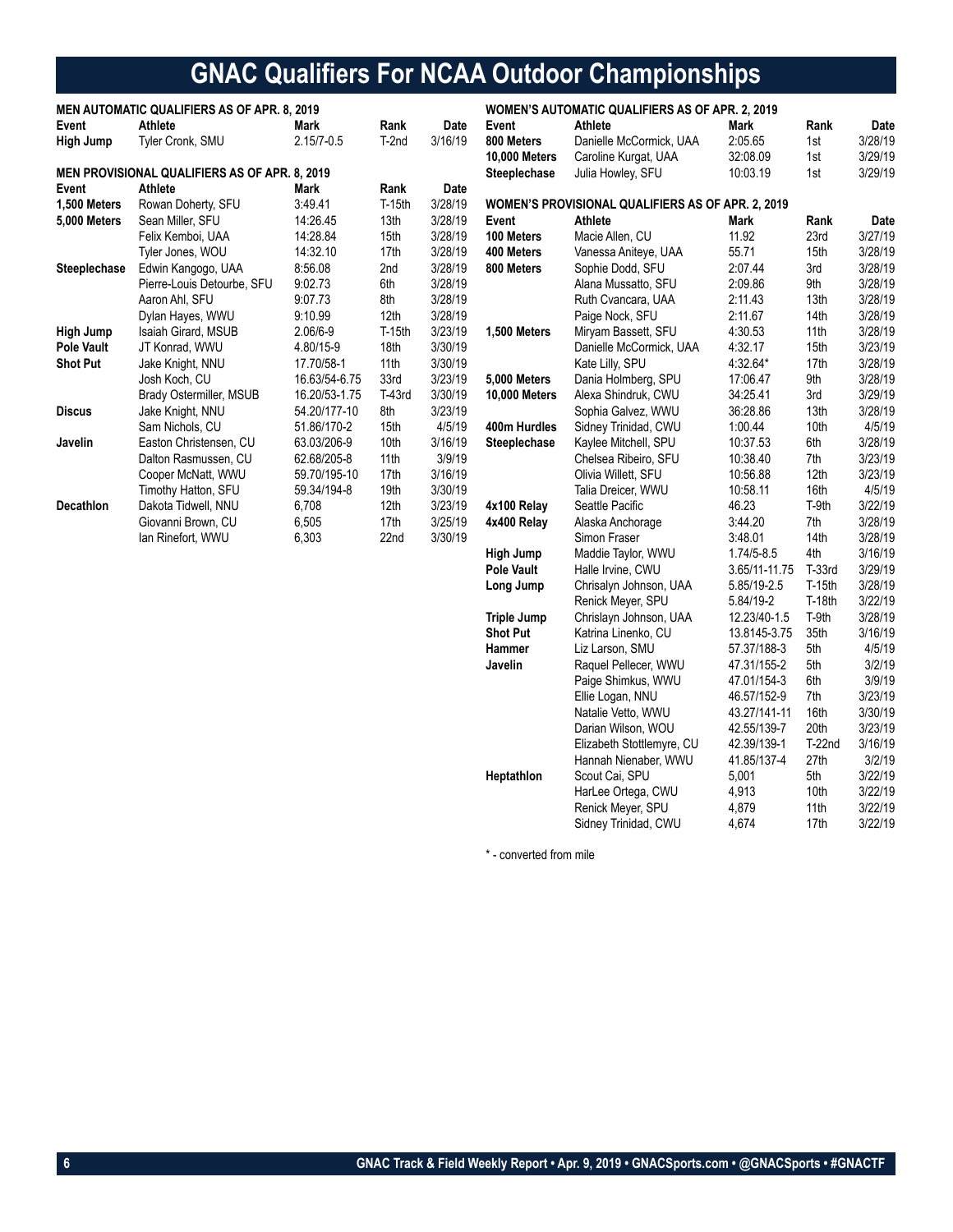# **Men's Outdoor Regional & National Polls**

| <b>National</b> | <b>GNAC MEN'S TEAMS IN THE USTFCCCA POLLS</b><br>CU | <b>NNU</b> | <b>WWU</b> |     | USTFCCCA DIVISION II NATIONAL TEAM RANKINGS<br>Week 4 - Apr. 9, 2019 |        |                |    | <b>USTFCCCA WEST REGION TEAM INDEX</b><br>as of Apr. 9, 2019 |        |                         |
|-----------------|-----------------------------------------------------|------------|------------|-----|----------------------------------------------------------------------|--------|----------------|----|--------------------------------------------------------------|--------|-------------------------|
| Mar. 19         | 23rd                                                | 21st       | 8th        |     | Rk School                                                            | Pts.   | Prev.          |    | Rk School                                                    | Pts.   | Prev.                   |
| Mar. 26         |                                                     | 24th       | 16th       | 1.  | Angelo State                                                         | 203.53 | 1              | 1. | Chico State                                                  | 810.34 |                         |
| Apr. 2          |                                                     |            |            | 2.  | West Texas A&M                                                       | 173.75 | 3              | 2. | UC San Diego                                                 | 663.59 | 3                       |
| Apr. 9          |                                                     |            |            | 3.  | Lincoln (Mo.)                                                        | 142.09 | 75             | 3. | Cal Poly Pomona                                              | 583.83 | $\overline{\mathbf{c}}$ |
|                 |                                                     |            |            | 4.  | Texas A&M-Commerce                                                   | 134.75 | 7              | 4. | <b>Western Washington</b>                                    | 529.79 | 4                       |
|                 |                                                     |            |            | 5.  | Grand Valley St.                                                     | 129.90 | 5              | 5. | Academy of Art                                               | 432.23 | 5                       |
|                 |                                                     |            |            | 6.  | Saint Augustine's                                                    | 120.53 | $\overline{2}$ | 6. | Cal State LA                                                 | 326.58 | 6                       |
|                 |                                                     |            |            | 7.  | Ashland                                                              | 104.23 | 21             | 7. | Azusa Pacific                                                | 315.76 | 11                      |
|                 |                                                     |            |            | 8.  | Texas A&M-Kingsville                                                 | 100.93 | 16             | 8. | Concordia                                                    | 315.67 | 8                       |
|                 |                                                     |            |            | 9.  | Tiffin                                                               | 98.54  | 8              | 9. | <b>Simon Fraser</b>                                          | 305.57 | 7                       |
|                 |                                                     |            |            | 10. | Academy of Art                                                       | 90.18  | 4              |    | 10. Northwest Nazarene                                       | 290.31 | g                       |
|                 |                                                     |            |            | 11. | <b>Pittsburg State</b>                                               | 85.47  | 14             |    |                                                              |        |                         |
|                 |                                                     |            |            | 12. | Missouri Southern                                                    | 85.30  | 30             |    |                                                              |        |                         |
|                 |                                                     |            |            | 13. | CSU-Pueblo                                                           | 77.58  | 12             |    |                                                              |        |                         |
|                 |                                                     |            |            | 14. | Adams State                                                          | 75.57  | 15             |    |                                                              |        |                         |
|                 |                                                     |            |            | 15. | Colorado Mines                                                       | 75.43  | 19             |    |                                                              |        |                         |
|                 |                                                     |            |            | 16. | Queens (N.C.)                                                        | 75.39  | 11             |    |                                                              |        |                         |
|                 |                                                     |            |            | 17. | UC San Diego                                                         | 70.86  | 8              |    |                                                              |        |                         |
|                 |                                                     |            |            | 18. | Central Missouri                                                     | 68.99  | 22             |    |                                                              |        |                         |
|                 | <b>U.S. TRACK &amp; FIELD</b>                       |            |            | 19. | Chico State                                                          | 66.34  | 9              |    |                                                              |        |                         |
|                 | AND CROSS COUNTRY                                   |            |            | 20. | Findlay                                                              | 59.72  | 10             |    |                                                              |        |                         |
|                 |                                                     |            |            | 21. | Shippensburg                                                         | 58.17  | 31             |    |                                                              |        |                         |
|                 | <b>COACHES ASSOCIATION</b>                          |            |            | 22. | Embry-Riddle (Fla.)                                                  | 55.43  | 6              |    |                                                              |        |                         |
|                 |                                                     |            |            | 23. | Northwood (Mich.)                                                    | 54.18  | 83             |    |                                                              |        |                         |
|                 |                                                     |            |            | 24. | Lee (Tenn.)                                                          | 53.34  | 13             |    |                                                              |        |                         |
|                 |                                                     |            |            | 25. | Northwest Missouri St.                                               | 51.58  | 25             |    |                                                              |        |                         |
|                 |                                                     |            |            |     | <b>Complete Poll Online</b>                                          |        |                |    |                                                              |        |                         |

# **Women's Outdoor Regional & National Polls**

**GNAC WOMEN'S TEAMS IN THE** 

| USTFCCCA POLLS  |     |               |                         |  |
|-----------------|-----|---------------|-------------------------|--|
| <b>National</b> |     |               | UAA CWU SPU SFU WWU     |  |
| Mar. 19         |     |               | $ -$ 15th $-$ 7th       |  |
| Mar. 26         |     |               | 21st 22nd 6th 16th 15th |  |
| Apr. 2          | 6th | 24th 11th 9th | 20th                    |  |
| Apr. 9          |     |               | 10th $-$ 22nd 13th 21st |  |



|     | USTFCCCA DIVISION II NATIONAL TEAM RANKINGS |        |       |    | USTFCCCA WEST REGION TEAM INDEX |        |       |  |
|-----|---------------------------------------------|--------|-------|----|---------------------------------|--------|-------|--|
|     | Week 4 - Apr. 9, 2019                       |        |       |    | as of Apr. 9, 2019              |        |       |  |
|     | Rk School                                   | Pts.   | Prev. |    | Rk School                       | Pts.   | Prev. |  |
| 1.  | Grand Valley St.                            | 268.61 | 1     | 1. | Azusa Pacific                   | 501.07 | 3     |  |
| 2.  | Angelo State                                | 186.77 | 4     | 2. | UC San Diego                    | 486.77 | 2     |  |
| 3.  | Missouri Southern                           | 174.96 | 5     | 3. | San Francisco St.               | 481.50 | 1     |  |
| 4.  | Lincoln (Mo.)                               | 157.84 | 55    | 4. | Fresno Pacific                  | 432.01 | 6     |  |
| 5.  | West Texas A&M                              | 130.66 | 3     | 5. | <b>Seattle Pacific</b>          | 395.84 | 4     |  |
| 6.  | <b>Adams State</b>                          | 126.29 | 18    | 6. | Cal Poly Pomona                 | 372.42 | 5     |  |
| 7.  | <b>Pittsburg State</b>                      | 120.25 | 10    | 7. | Alaska Anchorage                | 341.79 | 7     |  |
| 8.  | Saint Augustine's                           | 102.06 | 7     | 8. | <b>Simon Fraser</b>             | 338.38 | 10    |  |
| 9.  | San Francisco St.                           | 97.16  | 2     | 9. | Academy of Art                  | 322.76 | 8     |  |
|     | 10. Alaska Anchorage                        | 86.55  | 6     |    | 10. Chico State                 | 315.74 | 13    |  |
| 11. | <b>UC-Colorado Springs</b>                  | 82.59  | 27    |    |                                 |        |       |  |
|     | 12. Ashland                                 | 82.11  | 16    |    |                                 |        |       |  |
| 13. | <b>Simon Fraser</b>                         | 81.37  | 9     |    |                                 |        |       |  |
| 14. | Colorado Mines                              | 79.19  | 12    |    |                                 |        |       |  |
| 15. | Texas A&M-Commerce                          | 72.97  | 22    |    |                                 |        |       |  |
| 16. | <b>Mount Olive</b>                          | 72.06  | 13    |    |                                 |        |       |  |
|     | 17. UC San Diego                            | 67.99  | 14    |    |                                 |        |       |  |
| 18. | New Mexico Highlands                        | 65.53  | 25    |    |                                 |        |       |  |
|     | 19. Franklin Pierce                         | 62.17  | 26    |    |                                 |        |       |  |
|     | 20. Lindenwood                              | 55.53  | 80    |    |                                 |        |       |  |
|     | 21. Western Washington                      | 51.94  | 20    |    |                                 |        |       |  |
|     | 22. Seattle Pacific                         | 51.60  | 11    |    |                                 |        |       |  |
|     | 23. Azusa Pacific                           | 50.78  | 17    |    |                                 |        |       |  |
|     | 24. Point Loma                              | 46.31  | 38    |    |                                 |        |       |  |
|     | 25. Virginia State                          | 44.27  | 28    |    |                                 |        |       |  |

**USTFCCCA WEST REGION TEAM INDEX**

Complete Poll Online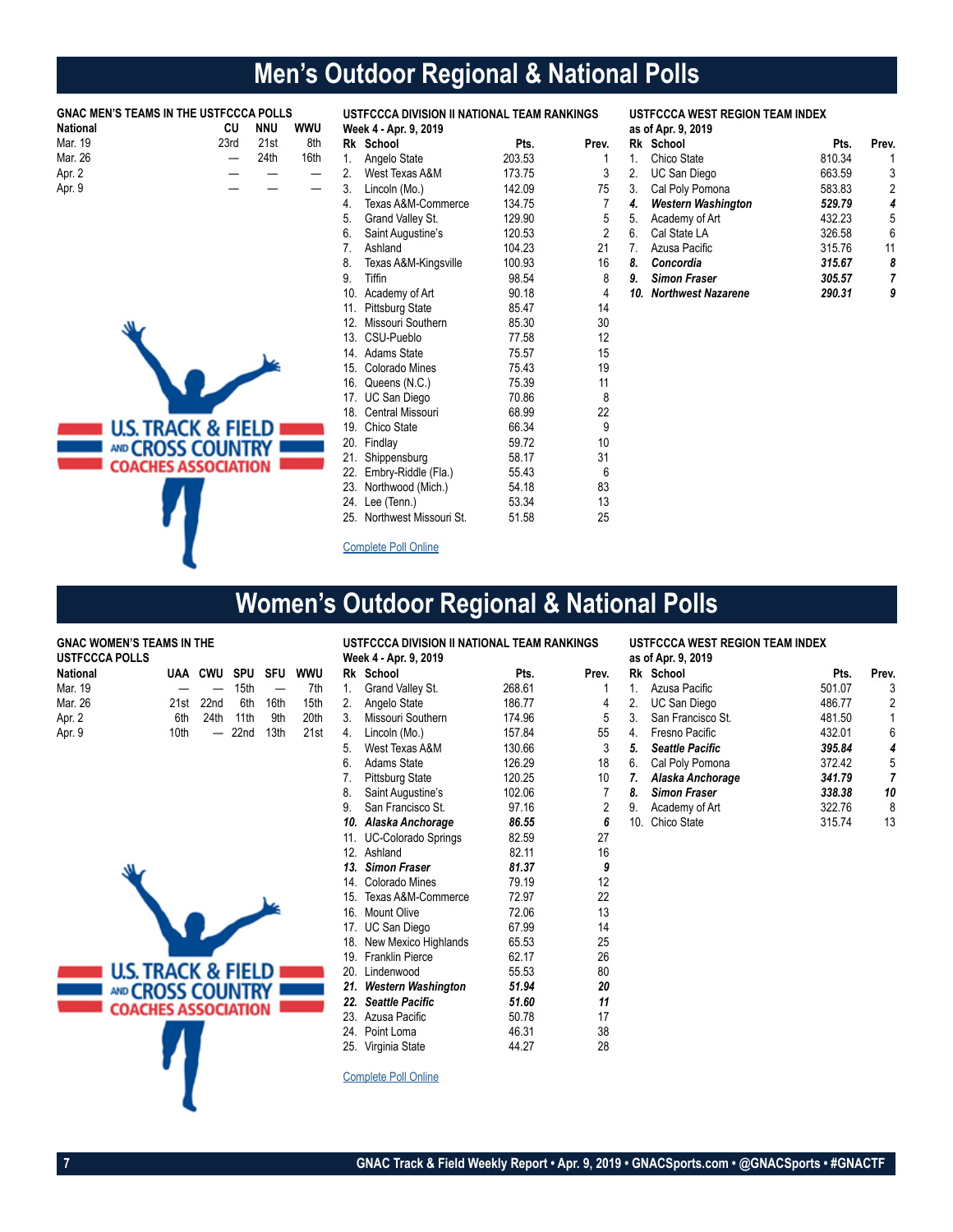# **GNAC Indoor Track & Field Records**

### **MEN - ALL MEETS**

| 60 Meters<br>200 Meters | 6.72<br>21.56  | Alex Donigian, Western Washington (2015)<br>Carlos Ortiz, Concordia (2018) |
|-------------------------|----------------|----------------------------------------------------------------------------|
| 400 Meters              | 47.61          | Vladislav Tsygankov, Simon Fraser (2017)                                   |
| 800 Meters              | 1:49.68        | Badane Sultessa, Western Oregon (2016)                                     |
| Mile                    | 3:58.88        | David Ribich, Western Oregon (2018)                                        |
| 3,000 Meters            | 7:50.81        | David Ribich, Western Oregon (2018)                                        |
| 5,000 Meters            | 13:47.73       | Micah Chelimo, Alaska Anchorage (2014)                                     |
| 60m Hurdles             | 8.08           | Travis Milbrandt, Western Oregon (2015)                                    |
| 4x400 Relay             | 3:12.45        | Alaska Anchorage (2016)                                                    |
|                         |                | Nicholas Taylor, Liam Lindsey, Adam Commandeur, Cody Thomas                |
| Distance Medley         | 9:40.15        | Western Oregon (2017)*                                                     |
|                         |                | Dustin Nading, AJ Holmberg, Josh Dempsey, David Ribich                     |
| High Jump               | 2.22/7-3.25    | Mikel Smith, Saint Martin's (2017)                                         |
| Pole Vault              | 5.31/17-5      | Ryan Brown, Western Washington (2011)                                      |
| Long Jump               | 7.46/24-5.75   | Vladislav Tsygankov, Simon Fraser (2016)                                   |
| Triple Jump             | 15.06/49-5     | Luke Plummer, Central Washington (2015/2017)                               |
| <b>Shot Put</b>         | 17.94/58-10.75 | Cameron Neel, Western Washington (2007)                                    |
| <b>Weight Throw</b>     | 18.82/61-9     | Anthony Marin, Western Oregon (2007)                                       |
| Heptathlon              | 5,508          | Chris Randolph, Seattle Pacific (2006)                                     |

### **MEN'S CONFERENCE MEET RECORDS**

| 60 Meters              | 6.75          | Alex Donigian, Western Washington (2014)                         |
|------------------------|---------------|------------------------------------------------------------------|
| 200 Meters             | 21.56         | Carlos Ortiz, Concordia (2018)                                   |
| 400 Meters             | 47.80         | Joel Webster, Simon Fraser (2016)                                |
| 800 Meters             | 1:50.83       | David Ribich, Western Oregon (2018)                              |
| Mile                   | 4:10.01       | David Ribich, Western Oregon (2017)                              |
| 3,000 Meters           | 8:27.83       | Henry Cheseto, Alaska Anchorage (2015)                           |
| 5,000 Meters           | 14:36.06      | Dominik Notz, Alaska Anchorage (2016)                            |
| 60m Hurdles            | 8.08          | Travis Milbrandt, Western Washington (2015)                      |
| 4x400 Relay            | 3:14.10       | Alaska Anchorage (2017)                                          |
|                        |               | Liam Lindsay, Darrior Gray, Nicholas Taylor, Adam Commandeur     |
| <b>Distance Medley</b> | 9:58.18       | Simon Fraser (2019)                                              |
|                        |               | Pierre-Louis Detourbe, Nate St. Romain, Aaron Ahl, Rowan Doherty |
| High Jump              | $2.21/7 - 3$  | Mikel Smith, Saint Martin's (2017)                               |
| Pole Vault             | 5.16/16-11    | Payton Lewis, Northwest Nazarene (2011)                          |
| Long Jump              | 7.38/24-2.5   | Vladislav Tsygankov, Simon Fraser (2016)                         |
|                        |               |                                                                  |
| Triple Jump            | 15.06/49-5    | Luke Plummer, Central Washington (2015/2017)                     |
| <b>Shot Put</b>        | 17.47/57-3.75 | Cameron Neel, Central Washington (2007)                          |
| <b>Weight Throw</b>    | 18.63/61-1.75 | Tyler Lamott, Concordia (2016)                                   |

### **CONFERENCE MEET HEPTATHLON EVENTS**

| 60 Meters       | 7.03         | Kodiak Landis, Central Washington (2018) |
|-----------------|--------------|------------------------------------------|
| Long Jump       | 6.95/22-9.75 | James Phillips, Concordia (2018)         |
|                 | 6.95/22-9.75 | Kodiak Landis, Central Washington (2019) |
| <b>Shot Put</b> | 13.69/44-11  | Giovanni Brown, Concordia (2019)         |
| High Jump       | $2.01/6 - 7$ | Micah Tranch, Northwest Nazarene (2017)  |
| 60m Hurdles     | 8.28         | Travis Turner, Alaska Anchorage (2017)   |
| Pole Vault      | 5.05/16-6.75 | Payton Lewis, Northwest Nazarene (2016)  |
| 1,000 Meters    | 2:41.39      | Giovanni Brown, Concordia (2019)         |

### **WOMEN - ALL MEETS**

| 60 Meters                              | 7.54             | Jamie Ashcroft, Alaska Anchorage (2017)                                          |
|----------------------------------------|------------------|----------------------------------------------------------------------------------|
| 200 Meters                             | 24.09            | Jamie Ashcroft, Alaska Anchorage (2017)                                          |
| 400 Meters                             | 54.87            | Jahzelle Ambus, Seattle Pacific (2016)                                           |
| 800 Meters                             | 2:04.94          | Helen Crofts, Simon Fraser (2011)                                                |
| Mile                                   | 4:32.88          | Jessica Pixler, Seattle Pacific (2010)                                           |
| 3,000 Meters                           | 9:07.05          | Caroline Kurgat, Alaska Anchorage (2019)#                                        |
| 5,000 Meters                           | 15:28.46         | Caroline Kurgat, Alaska Anchorage (2019)#                                        |
| 60m Hurdles                            | 8.51             | Mariyah Vongsaveng, Central Washington (2017)                                    |
| 4x400 Relay                            | 3:42.44          | Seattle Pacific (2016)                                                           |
|                                        |                  | Jalen Tims, Lynelle Decker, Cheryl Hong, Jahzelle Ambus                          |
| Distance Medley 11:23.47               |                  | Alaska Anchorage (2019)                                                          |
|                                        |                  | Ruth Cvancara, Vanessa Aniteye, Danielle McCormick, Caroline Kurgat              |
| High Jump                              | 1.77/5-9.75      | Danielle Ayers-Stamper, Seattle Pacific (2005)                                   |
| <b>Pole Vault</b>                      | 3.93/12-10.75    | Halle Irvine, Central Washington (2018)                                          |
| Long Jump                              | 5.98/19-7.5      | Peace Igbonagwam, Seattle Pacific (2019)                                         |
| Triple Jump                            | 12.68/41-7.25    | Jasmine McMullin, Western Washington (2018)                                      |
| Shot Put                               | 17.62/57-9.75    | McKenzie Warren, Concordia (2017)*                                               |
| Weight Throw                           | 19.52/64-0.5     | Christina MacDonald, Concordia (2018)                                            |
| Pentathlon                             | 4,007            | Danielle Ayers-Stamper, Seattle Pacific (2005)                                   |
|                                        |                  |                                                                                  |
| <b>WOMEN'S CONFERENCE MEET RECORDS</b> |                  |                                                                                  |
| 60 Meters<br>200 Meters                | 7.55             | Jamie Ashcroft, Alaska Anchorage (2017)                                          |
|                                        | 24.09            | Jamie Ashcroft, Alaska Anchorage (2017)                                          |
| 400 Meters<br>800 Meters               | 54.87<br>2:08.28 | Jahzelle Ambus, Seattle Pacific (2016)                                           |
| Mile                                   | 4:40.39          | Jessica Pixler, Seattle Pacific (2010)<br>Jessica Pixler, Seattle Pacific (2010) |
| 3,000 Meters                           | 9:47.64          | Jennifer Johnson, Simon Fraser (2015)                                            |
| 5,000 Meters                           | 16:47.07         | Sarah Porter, Western Washington (2010)                                          |
| 60m Hurdles                            | 8.51             | Mariyah Vongsaveng, Central Washington (2017)                                    |
| 4x400 Relay                            | 3:46.41          | Simon Fraser (2016)                                                              |
| Distance Medley 11:23.47               |                  | Alaska Anchorage (2019)                                                          |
|                                        |                  | Ruth Cvancara, Vanessa Aniteye, Danielle McCormick, Caroline Kurgat              |
| High Jump                              | 1.77/5-9.75      | Tayler Fettig, Central Washington (2014)                                         |
| Pole Vault                             | 3.91/12-10       | Alison Silva, Northwest Nazarene (2014)                                          |
| Long Jump                              | 5.98/19-7.5      | Peace Igbonagwam, Seattle Pacific (2019)                                         |
| Triple Jump                            | 12.68/41-7.25    | Jasmine McMullin, Western Washington (2018)                                      |
| Shot Put                               | 17.02/55-10.25   | McKenzie Warren, Concordia (2017)                                                |
| Weight Throw                           | 18.29/60-0.25    | Christina MacDonald, Concordia (2018)                                            |
| Pentathlon                             | 3,815            | Scout Cai, Seattle Pacific (2019)                                                |
|                                        |                  |                                                                                  |
|                                        |                  | <b>CONFERENCE MEET PENTATHLON EVENTS</b>                                         |
| 60m Hurdles 8.75                       |                  | Rosie Smith, Alaska Anchorage (2016)                                             |
| <b>High Jump</b>                       | 1.69/5-6.5       | Tayler Fettig, Central Washington (2014 & 2015)                                  |
|                                        |                  | Karolin Anders, Alaska Anchorage (2015)                                          |
|                                        |                  | Geneva Lehnert, Seattle Pacific (2017)                                           |
|                                        |                  | Scout Cai, Seattle Pacific (2019)                                                |
| Shot Put                               | 11.96/39-3       | Charlene Harber, Western Oregon (2012)                                           |
| Long Jump                              | 5.68/18-7.75     | Karolin Anders, Alaska Anchorage (2016)                                          |
| 800 Meters                             | 2:15.88          | Ali Anderson, Central Washington (2017)                                          |
|                                        |                  |                                                                                  |

\* - NCAA Division II record

# - Division II all-time all-conditions best (oversized track)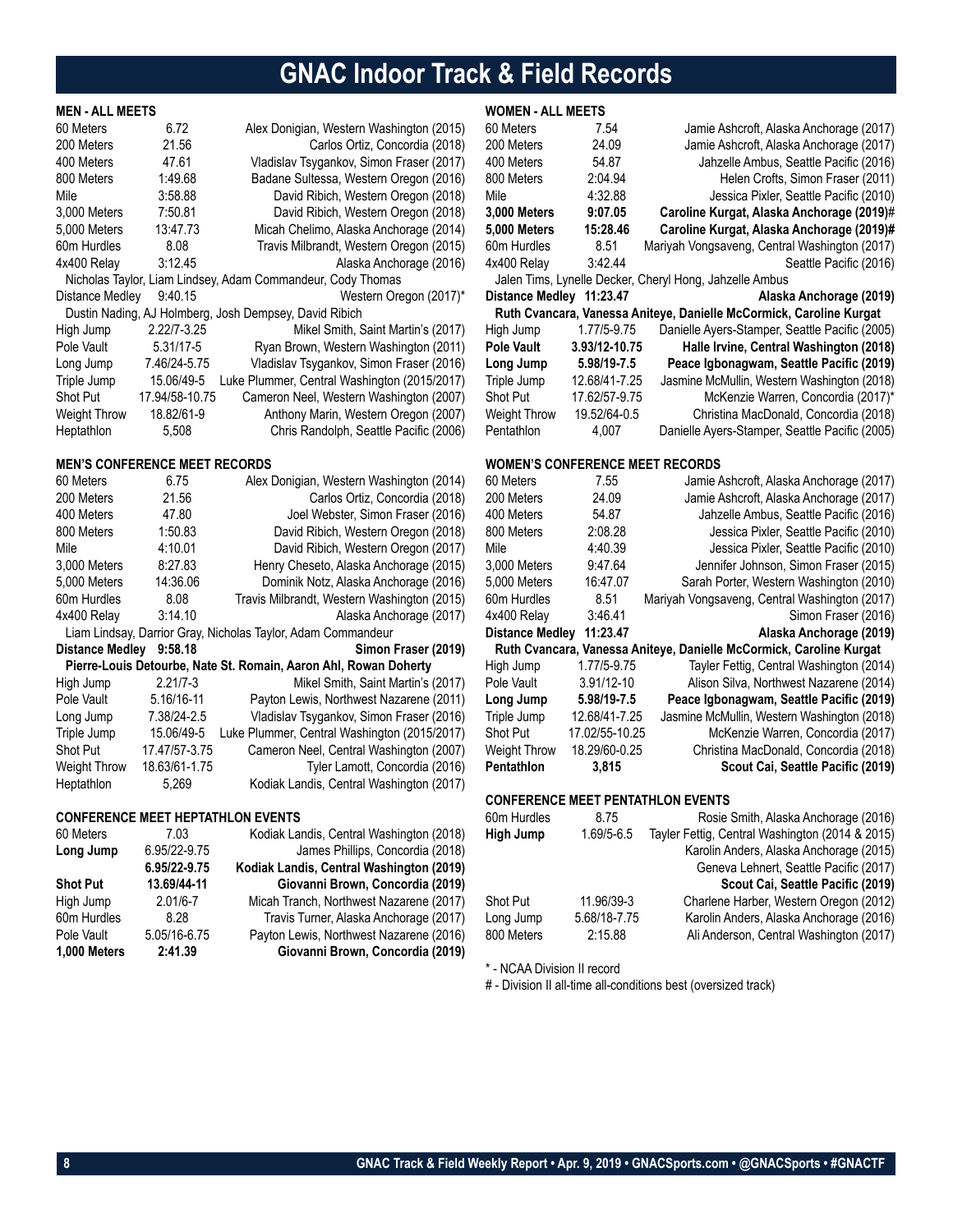# **GNAC Outdoor Track & Field Records**

| <b>MEN - ALL MEETS</b>        |                                      |                                                                                          | <b>WOMEN - ALL MEETS</b>    |                                        |                                                                    |
|-------------------------------|--------------------------------------|------------------------------------------------------------------------------------------|-----------------------------|----------------------------------------|--------------------------------------------------------------------|
| 100 Meters                    | 10.22                                | Alex Donigian, Western Washington (2015)                                                 | 100 Meters                  | 11.64                                  | Jamie Ashcroft, Alaska Anchorage (2015)                            |
| 200 Meters                    | 20.93                                | Alex Donigian, Western Washington (2016)                                                 | 200 Meters                  | 23.99                                  | NyEma Sims, Seattle Pacific (2007)                                 |
| 400 Meters                    | 47.51                                | Ethan Hewitt, Alaska Anchorage (2011)                                                    | 400 Meters                  | 53.56                                  | Mary Pierce, Alaska Anchorage (2007)                               |
| 800 Meters                    | 1:47.58                              | Badane Sultessa, Western Oregon (2015)                                                   | 800 Meters                  | 2:02.10                                | Helen Crofts, Simon Fraser (2013)                                  |
| 1.500 Meters                  | 3:37.35                              | David Ribich, Western Oregon (2018)+                                                     | 1,500 Meters                | 4:11.06                                | Jessica Pixler, Seattle Pacific (2010)                             |
| 3,000 Meters                  | 8:24.61                              | Jordan Welling, Western Washington (2014)                                                | 3,000 Meters                | 9:35.75                                | Sarah Porter, Western Washington (2011)                            |
| 5,000 Meters                  | 13:41.99                             | Micah Chelimo, Alaska Anchorage (2014)                                                   | 5,000 Meters                | 15:41.21                               | Caroline Kurgat, Alaska Anchorage (2018)                           |
| 10,000 Meters                 | 28:37.75                             | Micah Chelimo, Alaska Anchorage (2014)                                                   | <b>10,000 Meters</b>        | 32:08.09                               | Caroline Kurgat, Alaska Anchorage (2019)+                          |
| 110m Hurdles                  | 14.19                                | Travis Milbrandt, Western Washington (2016)                                              | 100m Hurdles                | 13.64                                  | Mariyah Vongsaveng, Central Washington (2018)                      |
| 400m Hurdles                  | 51.48                                | Vladislav Tsygankov, Simon Fraser (2017)                                                 | 400m Hurdles                | 59.17                                  | Haleigh Lloyd, Alaska Anchorage (2015)                             |
| Steeplechase                  | 8:45.63                              | Micah Chelimo, Alaska Anchorage (2012)                                                   | Steeplechase                | 10:03.19                               | Julia Howley, Simon Fraser (2019)                                  |
| 4x100 Relay                   | 41.10                                | Central Washington (2010)                                                                | 4x100 Relay                 | 46.19                                  | Simon Fraser (2017)                                                |
| 4x400 Relay                   | 3:10.60                              | Alaska Anchorage (2016)                                                                  | 4x400 Relay                 | 3:41.80                                | Western Oregon (2018)                                              |
| High Jump                     | $2.16/7 - 1$                         | Mikel Smith, Saint Martin's (2016)                                                       | High Jump                   | 1.78/5-10                              | Teona Perkins, Seattle Pacific (2007)                              |
| Pole Vault                    | 5.40/17-8.5                          | Ryan Brown, Western Washington (2010)                                                    | Pole Vault                  | 4.01/13-1.75                           | Anna Paradee, Western Washington (2017)                            |
| Long Jump                     | 7.91/25-11.5                         | David Registe, Alaska Anchorage (2009)                                                   | Long Jump                   | 6.22/20-5                              | Renick Meyer, Seattle Pacific (2018)                               |
| Triple Jump                   | 15.50/50-10.25                       | Wesley Gray, Western Oregon (2017)                                                       | Triple Jump                 | 12.42/40-9                             | Ashley Potter, Western Oregon (2012)                               |
| Shot Put                      | 18.55/60-10.5                        | Frank Catelli, Western Washington (2014)                                                 | Shot Put                    | 17.39/57-0.75                          | McKenzie Warren, Concordia (2017)                                  |
| <b>Discus</b>                 | 55.68/182-8                          | Caleb Bridge, Concordia (2017)                                                           | <b>Discus</b>               | 55.74/182-10                           | Melissa Ausman, Concordia (2018)                                   |
| Hammer                        | 62.89/206-4                          | Pro Escobedo, Western Oregon (2003)                                                      | Hammer                      | 62.42/204-9                            | Christina MacDonald, Concordia (2018)                              |
| Javelin                       | 77.98/255-10                         | Cody Parker, Alaska Anchorage (2013)                                                     | Javelin                     | 54.18/177-9                            | Bethany Drake, Western Washington (2016)                           |
| <b>Decathlon</b>              | 7,872                                | Chris Randolph, Seattle Pacific (2006)                                                   | Heptathlon                  | 5,606                                  | Danielle Ayers-Stamper, Seattle Pacific (2005)                     |
|                               |                                      |                                                                                          |                             |                                        |                                                                    |
| <b>DECATHLON EVENTS</b>       |                                      |                                                                                          | <b>HEPTATHLON EVENTS</b>    |                                        |                                                                    |
| 100 Meters                    | 10.90                                | Justin Miller, Humboldt State (2002)                                                     | 100m Hurdles                | 13.70                                  | Danielle Ayers-Stamper, Seattle Pacific (2005)                     |
| Long Jump                     | 7.31/22-11.75                        | Chris Randolph, Seattle Pacific (2006)                                                   | High Jump                   | 1.75/5-8.75                            | Danielle Ayers-Stamper, Seattle Pacific (2005)                     |
| Shot Put                      | 14.06/46-1.5                         | Alex Harrison, Western Washington (2010)                                                 | Shot Put                    | 13.00/42-8                             | Bridget Johnson, Western Oregon (2006)                             |
| High Jump                     | 2.06/6-9                             | Justin Peterson, Central Washington (2014)                                               | 200 Meters                  | 24.78                                  | Grace Morgan, Alaska Anchorage (2013)                              |
| 400 Meters                    | 48.21                                | Cody Thomas, Alaska Anchorage (2014)                                                     | Long Jump                   | 5.99/19-8                              | Stephanie Huffman, Seattle Pacific (2013)                          |
| 110m Hurdles                  | 14.82                                | Chris Randolph, Seattle Pacific (2006)                                                   | Javelin                     | 45.21/14-84                            | Katie Reichert, Western Washington (2012)                          |
| Discus                        | 46.00/150-11                         | Chris Randolph, Seattle Pacific (2006)                                                   | 800 Meters                  | 2:12.52                                | Bridgette Sexton, Seattle Pacific (2005)                           |
| Pole Vault                    | 4.90/16-0.75                         | Zeb Udell, Western Oregon (2007)                                                         |                             |                                        |                                                                    |
| Javelin                       | 61.04/200-3                          | Alex Harrison, Western Washington (2012)                                                 |                             | <b>WOMEN'S CONFERENCE MEET RECORDS</b> |                                                                    |
| 1,500 Meters                  | 4:22.12                              | Zac Vawter, Saint Martin's (2004)                                                        | 100 Meters                  | 11.81                                  | Jamie Ashcroft, Alaska Anchorage (2015)                            |
|                               |                                      |                                                                                          | 200 Meters                  | 24.30                                  | Grace Morgan, Alaska Anchorage (2013)                              |
|                               | <b>MEN'S CONFERENCE MEET RECORDS</b> |                                                                                          | 400 Meters                  | 54.46                                  | Helen Crofts, Simon Fraser (2013)                                  |
| 100 Meters                    | 10.43                                | Anthony Wright, Central Washington (2010)                                                | 800 Meters                  | 2:06.38                                | Jessica Pixler, Seattle Pacific (2010)                             |
| 200 Meters                    | 21.32                                | Rimar Christie, Northwest Nazarene (2013)                                                | 1,500 Meters                | 4:24.01                                | Jessica Pixler, Seattle Pacific (2010)                             |
|                               | 21.32                                | Tyrell Williams, Western Oregon (2014)                                                   | 3,000 Meters                | 9:53.80                                | Jessica Pixler, Seattle Pacific (2007)                             |
| 400 Meters                    | 47.55<br>47.55                       | Ethan Hewitt, Alaska Anchorage (2012)                                                    | 5,000 Meters                | 16:39.39                               | Sarah Porter, Western Washington (2010)                            |
| 800 Meters                    | 1:49.31                              | Kodiak Landis, Central Washington (2018)                                                 | 10,000 Meters               | 34:49.33<br>13.82                      | Caroline Kurgat, Alaska Anchorage (2018)                           |
|                               |                                      | Paul Mach, Seattle Pacific (2005)                                                        | 100m Hurdles                |                                        | Danielle Ayers-Stamper, Seattle Pacific (2005)                     |
| 1,500 Meters                  | 3:47.37                              | David Ribich, Western Oregon (2017)<br>Micah Chelimo, Alaska Anchorage (2011)            | 400m Hurdles                | 1:00.10                                | Erykah Weems, Central Washington (2018)                            |
| 5,000 Meters<br>10,000 Meters | 14:29.41<br>30:25.75                 |                                                                                          | Steeplechase<br>4x100 Relay | 10:14.15<br>46.60                      | Katelyn Steen, Western Washington (2015)<br>Seattle Pacific (2018) |
| 110m Hurdles                  | 14.21                                | Jordan Walling, Western Washington (2011)<br>Travis Milbrandt, Western Washington (2015) |                             |                                        | Renick Meyer, Julia Stepper, Becca Houk, Grace Bley                |
| 400m Hurdles                  | 52.12                                | Vladislav Tsygankov, Simon Fraser (2018)                                                 | 4x400 Relay                 | 3:44.11                                | Seattle Pacific (2013)                                             |
| Steeplechase                  | 8:47.26                              | Ryan Brockerville, Simon Fraser (2012)                                                   |                             |                                        | Kishia Mitchell, Emily Quatier, Jasmine Johnson, McKayla Fricker   |
| 4x100 Relay                   | 41.10                                | Central Washington (2010)                                                                | High Jump                   | 1.77/5-9.75                            | Tayler Fettig, Central Washington (2016)                           |
|                               |                                      | Bryan Mack, Anthony Wright, Anthony Hogan, Kincaid Nichols                               | Pole Vault                  | 3.83/12-6.75                           | Karis Anderson, Western Washington (2012)                          |
| 4x400 Relay                   | 3:13.84                              | Simon Fraser (2015)                                                                      | Long Jump                   | 5.99/19-8                              | Ali Worthen, Seattle Pacific (2013)                                |
|                               |                                      | Stuart Ellenwood, Cameron Proceviat, Joel Webster, Daniel Kelloway                       | Triple Jump                 | 12.42/40-9                             | Ashley Potter, Western Oregon (2012)                               |
| High Jump                     | 2.11/6-11                            | Tevin Gladden, Alaska Anchorage (2017)                                                   | Shot Put                    | 16.55/54-3.75                          | McKenzie Warren, Concordia (2017)                                  |
| Pole Vault                    | 5.14/16-10.75                        | Ryan Brown, Western Washington (2010)                                                    | Discus                      | 53.01/173-11                           | Melissa Ausman, Concordia (2018)                                   |
| Long Jump                     | 7.52/24-8.25                         | David Registe, Alaska Anchorage (2008)                                                   | Hammer                      | 59.62/195-7                            | Christina MacDonald, Concordia (2018)                              |
| Triple Jump                   | 15.50/50-10.25                       | Wesley Gray, Western Oregon (2017)                                                       | Javelin                     | 52.40/171-11.25                        | Bethany Drake, Western Washington (2017)                           |
| Shot Put                      | 18.20/59-8.75                        | Josh Koch, Concordia (2016)                                                              | Heptathlon                  | 5,390                                  | Ali Worthen, Seattle Pacific (2013)                                |
| <b>Discus</b>                 | 53.80/176-6.5                        | Caleb Bridge, Concordia (2017)                                                           |                             |                                        |                                                                    |
| Hammer                        | 61.61/202-1                          | Michael Hoffman, Western Washington (2008)                                               |                             |                                        |                                                                    |
| Javelin                       | 69.49/228-0                          | Franz Burghagen, Alaska Anchorage (2013)                                                 |                             |                                        |                                                                    |
| Decathlon                     | 7,201                                | Cody Thomas, Alaska Anchorage (2016)                                                     |                             |                                        |                                                                    |

+ - Denotes Division II national record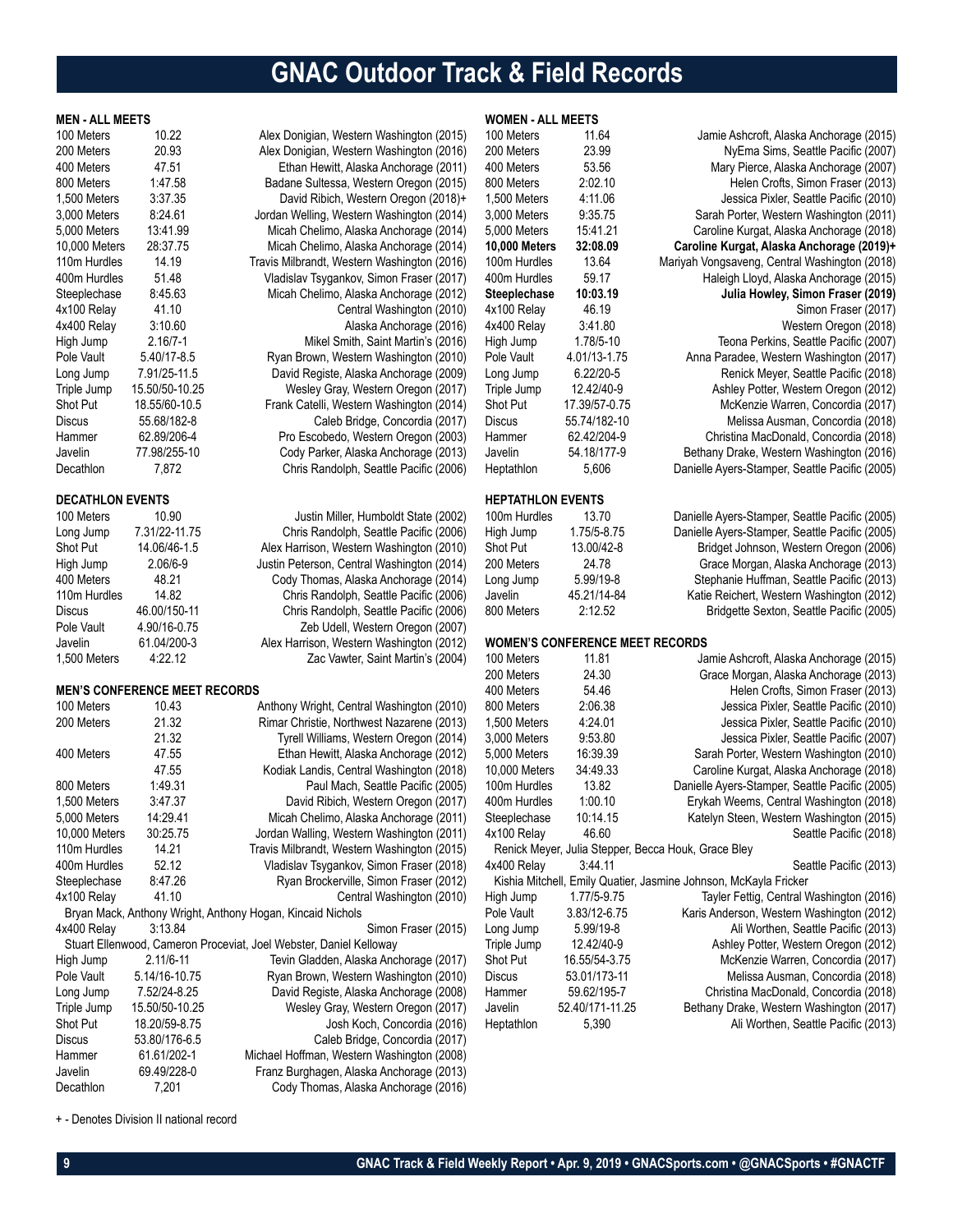### **2018-19 GNAC Outdoor Meet Summaries**

**Fri., Mar. 1 - Sat., Mar. 2 Linfield Erik Anderson Memorial Icebraker at Maxwell Field, McMinnville, Ore. Women (Top 3 GNAC Finishers):** None. **Men (Top 3 GNAC Finishers):** None.

### **Sat., Mar. 2 Willamette Opener at Charles Bowles Track, Ore.**

**Women (Top 3 GNAC Finishers):** 100 Meters - 3, Hailey Sears, WOU, 12.87.

200 Meters - 2, Taryn Wilson, WOU, 26.37; 3, Hailey Sears, WOU, 26.47. 400 Meters - 2, Bethanie Altamirano, WOU, 59.56. 100m Hurdles - 1, Ana Popchock, WOU, 15.78; 2, Michaela Yonkman, WOU, 16.13. 400m Hurdles - 1, Nicole Niskanen, WOU, 1:08.99; 2, Michaela Yonkman, WOU, 1:09.00; 3, Ana Popchock, WOU, 1:10.83. Long Jump - 1, Lauren Berry, WOU, 16-5. Shot Put - 1, Moana Gianotti, WOU, 41-7.25. Discus - 2, Moana Gianotti, WOU, 129-10; 3, Mariah Gronbach, WOU, 126-1. Hammer - 1, Moana Gianotti, WOU, 141-8; 3, Mariah Gronbach, WOU, 137-9. Javelin - 2, Halie Korff, WOU, 127-7.

**Men (Top 3 GNAC Finishers):** 200 Meters - 2, Codi Blodgett, WOU, 22.52. 400 Meters - 1, Max Carmona, WOU, 51.05; 2, Gabriel Campos-Davis, WOU, 51.49. 800 Meters - 1, Hunter Hutton, WOU, 1:57.94; 2, Simon Walsh, WOU, 2:00.12. 1,500 Meters - 2, Parker Marson, WOU, 3:59.89. Shot Put - 1, Mont Child, WOU, 46-10.25; 2, Chris Steffey, WOU, 46-5.25; 3, Owen Collins, WOU, 45-7.75. Discus - 1, Chris Steffey, WOU, 145-8; 3, Mont Child, WOU, 132-9. Hammer - 1, Sam Cole, WOU, 162-3; 3, Karsten Collins, WOU, 131-7. Javelin - 1, Kyle Wells, WOU, 172-4.

### **Ed Boitano Invitational**

### **at Baker Stadium, Tacoma, Wash.**

**Women's Team Scores:** Western Washington 199, Whitworth 117.5, Saint Martin's 83, Lewis & Clark 72, Puget Sound 53.5, Olympic CC 36, Seattle Pacific 34, Central Washington 15, Everett CC 4.

**Women (Top 3 GNAC Finishers):** 100 Meters - 1, Artresa Nickelson, SMU, 12.92; 2, Devon Olson, WWU, 13.46. 200 Meters - 1, Aujanique Doss, CWU, 25.58; 2, Artresa Nickelson, SMU, 26.43. 3, Grace Hamre, SMU, 26.45. 800 Meters - 1, Annika Wilson, WWU, 2:24.57; 2, Waverly Shreffler, WWU, 2:26.90; 3, Dania Holmberg, SPU, 2:28.65. 1,500 - 1, Dania Holmberg, SPU, 4:46.70; 2, Sophia Galvez, WWU, 4:50.13; 3, Sedona McNerney, SPU, 4:55.87. 10,000 Meters - 1, Tovan Swartz-Ireland, WWU, 38:17.25. 100m Hurdles - 2, Ariya Kendrick, SMU, 16.07; 3, Molly House, WWU, 16.36. 400m Hurdles - 2, Molly House, WWU, 1:07.48. 4x100 Relay - 1, Saint Martin's (Ariya Kendrick, Taylor Tandecki, Grace Hamre, Artresa Nickelson), 51.04. High Jump - 1, Tiffany Pott, SMU, 5-53.75; 2, Heather Farette, WWU, 5-1.75; 3, Ashley Vest, SMU, 5-1.75. Pole Vault - 1, Sophie Paradis, 10-11.75; 2, Hannah Dodson, WWU, 10-6; 3, Cierra Graham, WWU, 10-6. Long Jump - 1, Keshara Romain, SMU, 17-1.25; 2, Leanne Kibbee, WWU, 16-8; 3, Devon Olson, WWU, 16-1.75. Triple Jump - 3, Jamie Sanford, WWU, 33-2.5. Shot Put - 3, Maya McFadden, WWU, 37-8. Discus - 1, Chanelle Eddy, WWU, 140-9; 3, Megan Vernoy, SMU, 137-3. Javelin - 1, Raquel Pellecer, WWU, 155-2; 2, Paige Shimkus, WWU, 146-1; 3, Hannah Nienaber, WWU, 137-3.

**Men's Team Scores:** Western Washington 178.5, Whitworth 141, Saint Martin's 83, Olympic CC 69, Lewis & Clark 55.5, Seattle Pacific 53, Puget Sound 51, Tacoma RC 4, Everett CC 3.

**Men (Top 3 GNAC Finishers):** 100 Meters - 2, Logan Armstrong, SMU, 11.19. 200 Meters - 1, Jackson Hand, SMU, 22.04; 2, Michael Russell, SMU, 22.19; 3, Logan Armstrong, SMU, 22.84. 800 Meters - 3, Jesse Phan, SPU, 2:01.97. 1,500 Meters - 1, Macauley Franks, WWU, 4:04.08; 2, Porter McMichael, WWU, 4:06.63; 3, Colton Hoggarth, WWU, 4:07.43. 10,000 Meters - 1, Jadon Olson, WWU, 31:23.74; 2, Bentley Wilson, WWU, 31:34.80. Steeplechase - 1, Jared Putney, SPU, 9:47.13; 2, Porter McMichael, WWU, 9:51.12; 3, Colby Otero, SPU, 9:53.84. 4x400 Relay - 1, Saint Martin's (Logan Armstrong, Michael Russell, Josh Schulz, Jackson Hand), 42.33. 4x400 Relay - 3, Seattle Pacific (Jesse Phan, Alec Llamas, Silas Newby, Shayne Carpenter), 3:34.84. High Jump - 1, Garrett Davies, WWU, 6-3.5. Pole Vault - 1, Craig Boyle, SMU, 14-5.25; 2, Chris Rickard, SMU, 14-5.25. Long Jump - 1, Ethan Sterkel, WWU, 21-11.5. Triple Jump - 3, Jeremiah Duckworth, WWU, 44-6.75. Shot Put - 1, Ben Malquist, WWU, 46-10; 3, Avery Lux, WWU, 42-5.25. Discus - 2, Ben Malquist, WWU, 134-5; 3, Avery Lux, WWU, 131-10. Javelin - 1, Mason Salley, WWU, 180-8; 2, Cooper McNatt, WWU, 177-2; 3, Cooper Cummings, WWU, 146-2.

### **Sat., Mar. 11 Saints Open**

### **at Mt. Hood CC, Gresham, Ore.**

**Women (Top 3 GNAC Finishers):** Shot Put - 1, Katrina Linenko, CU, 44-6.5. Discus - 1, Katrina Linenko, CU, 132-3.

**Men (Top 3 GNAC Finishers):** Shot Put - 1, Josh Koch, CU, 53-2.75; 3, Connor Jensen, CU, 48-2. Discus - 1, Caleb Bridge, CU, 156-7; 2, Seth Bridge, CU, 150-10; 3, Connor Jensen, CU, 145-5. Hammer - 1, Joe Denniston, CU, 170-10. Javelin - 1, Dalton Rasmussen, CU, 205-8.

### **Pacific Preview**

**at Hanson Stadium, Forest Grove, Ore.**

**Women (Top 3 GNAC Finishers):** Discus - 3, Halie Korff, WOU, 119-6. Javelin - 1, Darian Wilson, WOU, 139-0; 2, Halie Korff, WOU, 128-0.

**Men (Top 3 GNAC Finishers):** None.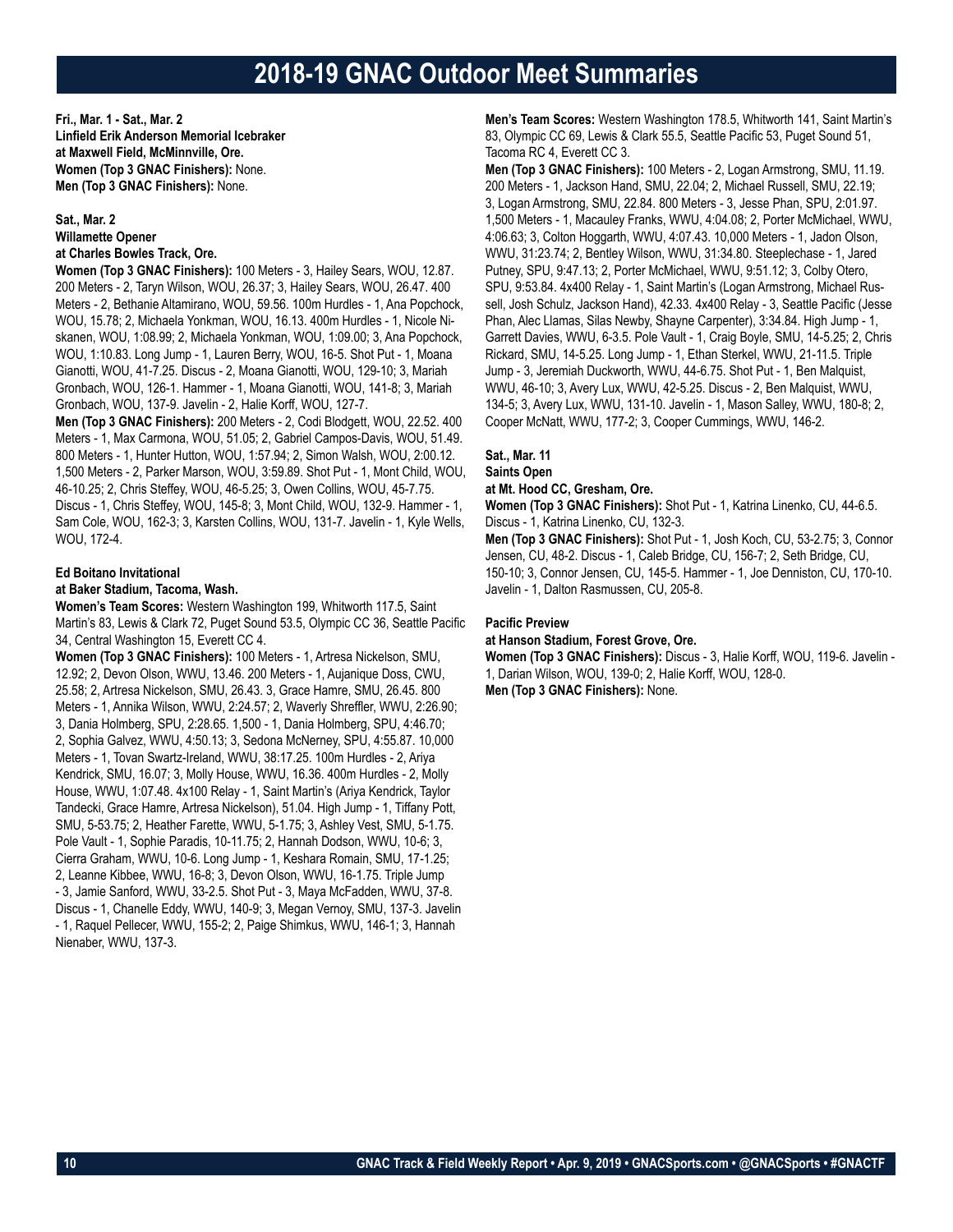**Sat., Mar. 11 PLU Open**

### **at PLU Track, Tacoma, Wash.**

**Women's Team Scores:** Western Washington 206.5, Central Washington 178.5, Pacific Lutheran 123.5, Seattle Pacific 117, Olympic CC 26, Puget Sound 21.5, Green River CC 13, Saint Martin's 10, Northwest (Wash.) 9, Get Strong First 4, Club Northwest 2.

**Women (Top 3 GNAC Finishers):** 100 Meters - 2, Grace Bley, SPU, 12.54. 200 Meters - 1, Grace Bley, SPU, 25.10; 3, Erykah Weems, CWU, 25.68. 400 Meters - 1, Erykah Weems, CWU, 57.64; 2, Sidney Trinidad, CWU, 59.00; 3, Katie Collins, CWU, 59.95. 800 Meters - 1, Krystal Kaufman, SPU, 2:19.42; 2, Aundrea Koger, WWU, 2:19.93; 3, Rebcca Lehamn, WWU, 2:26.26. 1,500 Meters - 2, Lily Tyrrell, CWU, 4:44.45; 3, Dania Holmberg, SPU, 4:45.45. 5,000 Meters - 1, Brook Wedin, WWU, 18:17.08; 2, Molly Mattson, CWU, 18:19.55; 3, Madison Child, CWU, 18:19.81. 10,000 Meters - 1, Kiersten Kimminau, CWU, 41:22.67. 100m Hurdles - 1, Jaleesa Taylor, WWU, 15.71; 2, Kellie May, SPU, 16.03; 3, Molly House, WWU, 16.28. 400m Hurdles - 1, Molly House, WWU, 1:06.03; 2, Tia Hill, CWU, 1:08.29. Steeplechase - 1, Kaylee Mitchell, SPU, 10:51.22; 2, Kelsey Washenberger, SPU, 11:48.82. 4x100 Relay - 1, Central Washington, 48.84; 3, Western Washington, 49.95. 4x400 Relay - 1, Central Washington A, 3:59.03; 2, Seattle Pacific, 4:01.00; 3, Central Washington B, 4:06.11. High Jump - 2, Heather Faretta, WWU, 5-2.5; 3, Geneva Lehnert, SPU, 5-0.5. Pole Vault - 1, Lexi Perry, WWU, 11-5.75; 2, Syklar Walston, WWU, 10-11.75; 3, Tawni Blankenship, WWU, 10-6. Long Jump - 2, Yareli Ochoa, CWU, 17-0.75; 3, Lainnie Lyamba, WWU, 15-6.25. Triple Jump - 2, Devon Olson, WWU, 34-11.25; 3, Lexi Perry, WWU, 34-11. Shot Put - 3, Brittany Dodge, CWU, 38-2.75. Discus - 1, Chanelle Eddy, WWU, 133-6; 3, Samantha La Rue, CWU, 126-7. Hammer - 1, Liz Larson, SMU, 172-10. Javelin - 1, Paige Shimkus, WWU, 152-0. **Men's Team Scores:** Western Washington 236, Central Washington 203, Olympic CC 66, Pacific Lutheran 54, Seattle Pacific 46, Puget Sound 44, Green River CC 18, Club Northwest 8, Guam 6, Evergreen St. 5. **Men (Top 3 GNAC Finishers):** 100 Meters - 2, Cordell Cummings, WWU, 11.26; 3, Harry Horwath, CWU, 11.27. 200 Meters - 1, Harry Howarth, CWU, 22.50; 2, Bryant Welch, WWU, 22.58; 3, Daniel Calderon, CWU, 23.21. 400 Meters - 1, Daniel Calderon, CWU, 49.79; 2, Doc Porter, CWU, 50.16; 3, Jon Oglesby, WWU, 50.44. 800 Meters - 1, Liam Cossette, WWU, 1:56.03; 3, Myles Smith, WWU, 1:56.81. 1,500 Meters - 2, Trevor Allen, CWU, 4:03.90; Bentley Wilson, WWU, 4:04.86. 5,000 Meters - 3, Jesse Wiley, WWU, 15:16.73. 10,000 Meters - 1, Turlan Morlan, CWU, 32:26.64. 110m Hurdles - 1, Seren Dances, WWU, 16.06; 2, Alex McGeachy, CWU, 16.26; 3, Chris Mcgraw, PLU, 16.30. 400m Hurdles - 1, Cordell Cummings, WWU, 54.17; 2, Trevaughn Scott, CWU, 54.32; 3, Koby Okezie, WWU, 56.81. Steeplechase - 1, Colby Otero, SPU, 9:32.51; 2, Porter McMichael, WWU, 9:33.82; 3, Jared Putney, SPU, 9:45.10. 4x100 Relay - 2, Western Washington, 42.21. 4x400 Relay - 1, Central Washington A, 3:26.33; 2, Central Washington B, 3:26.45; 3, Seattle Pacific, 3:30.39. High Jump - 1, Tupre Wickliff, WWU, 6-5; 2, Garrett Davies, WWU, 6-3.25. Pole Vault - 1, Jacob Thompson, CWU, 13-11.25; 3, Ian Rinefort, WWU, 12-11.5. Long Jump - 1, Ethan Sterkel, WWU, 21-6.75; 2, Rudy Mataya, WWU, 21-1.5. Shot Put - 1, Ethan Tonder, CWU, 50-8; 2, Ben Malquist, WWU, 49-4.25; 3, Aidan Cain, CWU, 47-2.25. Discus - 1, Aidan Cain, CWU, 150-8; 2, Riley Maier, CWU, 136-7; 3, Ben Malquist, WWU, 134-2. Hammer - 2, Avery Lux, WWU, 180-1. Javelin - 1, Mason Salley, WWU, 183-6; 3, Cooper McNatt, WWU, 178-5.

**Fri., Mar. 15-Sat., Mar. 16 Hornet Invitational at Hornet Stadium, Sacramento, Calif. Women (Top 3 GNAC Finishers):** None **Men (Top 3 GNAC Finishers):** Shot Put - 3, Jake Knight, NNU, 56-5.25. Discus - 1, Jake Knight, NNU, 176-4.

#### **L&C Spring Break Invitational at Eldon Fix Track, Portland, Ore.**

**Women (Top 3 GNAC Finishers):** 100 Meters - 1, Hailey Sears, WOU, 12.90. 400m Hurdles - 3, Michaela Yonkman, WOU, 1:06.34. 4x400 Relay - 3, Concordia (Dalen Richardson, Gabby Hobson, Kaitlyn Bailly, Aysia Killingbeck), 4:23.94. Discus - 3, Moana Gianotti, WOU, 136-10. Javelin - 1, Elizabeth Stottlemyre, CU, 139-1; 2, Halie Korff, WOU, 132-8.

**Men (Top 3 GNAC Finishers):** 100 Meters - 2, Codi Blodgett, WOU, 11.25. 200 Meters - 2, Codi Blodgett, WOU, 22.41. 400 Meters - 1, Trey Reed, WOU, 50.99. 800 Meters - 1, Justin Crosswhite, WOU, 1:54.80; 2, Neal Cranston, WOU. 1:57.45. 1,500 Meters - 2, Parker Marson, WOU, 3:57.31. Steeplechase - 3, Dylan Hayes, WWU, 9:25.57. High Jump - 3, Mitch Kruse, WOU, 5-8.5. Long Jump - 3, Mitch Kruse, WOU, 20-8.5. Shot Put - 1, Seth Bridge, CU, 49-8.25; 2, Caleb Bridge, CU, 47-9; 3, Owen Collins, WOU, 47-7.25. Discus - 1, Caleb Bridge, CU, 160-2; 2, Connor Jensen, CU, 143-11; 3, Karsten Collins, WOU, 143-4. Hammer - 1, Joe Denniston, CU, 177-0; 2, Seth Bridge, CU, 160-11. Javelin - 1, Easton Christensen, CU, 206-9.

### **Sat., Mar. 16**

### **Doris Heritage Track Festival**

**at West Seattle Stadium, Seattle, Wash.**

**Women (Top 3 GNAC Finishers):** 200 Meters - 3, Renick Meter, SPU, 26.13. 400 Meters - 1, Savannah Smith, WWU, 56.96. 800 Meters - 1, Krystal Kaufman, SPU, 2:15.03; 3, Lily Tyrrell, CWU, 2:16.56. 1,500 Meters - 1, Kate Lilly, SPU, 4:35.56; 2, Kaylee Mitchell, SPU, 4:37.73; 3, Dania Holmberg, SPU, 4:39.13. 5,000 Meters - 2, Sophia Galvez, WWU, 17:55.28; 3, Tovah Swartz-Ireland, WWU, 18:08.65. 100m Hurdles - 1, Renick Meter, SPU, 14.74; 2, Sidney Trinidad, CWU, 14.98. Steeplechase - 1, Talia Dreicer, WWU, 11:32.96; 2, Peyton Shinnick, WWU, 11:46.96; 3, Sadie Dalgleish, SMU, 13:16.48. 4x100 Relay - 1, Seattle Pacific, 47.52. 4x400 Relay - 1, Central Washington, 3:57.62; 2, Seattle Pacific, 4:06.68. High Jump - 1, Maddie Taylor, WWU, 5-8.5; 2, Heather Faretta, WWU, 5-5. Pole Vault - Tie 2, Brittany Stevens, CWU, 11-5.75; Tie 2, Jewels Oliquiano, WWU, 11-5.75. Long Jump - 1, Halle Irvine, CWU, 17-3.5; Tie 2, Brooke Williams, CWU, 16-11.5; Tie 2, Keshara Romain, SMU, 16-11.5. Triple Jump - 1, Brooke Williams, CWU, 38-7; 2, Keshara Romain, SMU, 37-5.25; 3, Rose Walts, CWU, 36-2.25. Shot Put - 1, Brittany Dodge, WWU, 37-1.75; 3, Maya McFadden, WWU, 35-11.25. Hammer - 1, Holly Taylor, SFU, 149-0. Javelin - 1, Paige Shimkus, WWU, 146-2.

**Men (Top 3 GNAC Finishers):** 400 Meters - 2, Daniel Calderon, CWU, 49.75; 3, Ian Rinefort, WWU, 50.14. 800 Meters - 2, Jesse Phan, SPU, 1:56.77; 3, Macauley Franks, WWU, 1:57.71. 400m Hurdles - 2, Koby Okezie, WWU, 55.45. Steeplechase - 3, Zack Sundt, CWU, 10:12.80. 4x400 Relay - 1, Western Washington, 3:17.62; 2, Central Washington, 3:26.50. High Jump - 1, Tyler Cronk, SMU, 7-0.5; 2, Tupre Wickliff, WWU, 6-7; 3, Mick Makrakis, WWU, 6-5. Pole Vault - 1, Craig Boyle, SMU, 15-5; 3, JT Konrad, WWU, 15-5. Long Jump - 1, Ethan Sterkel, WWU, 22-9.25; 2, Seren Dances, WWU, 22-4.25; 3, Tyler Cronk, SMU, 22-3.75. Triple Jump - 1, Jacob Ringold, WWU, 44-6; 2, Seren Dances, WWU, 43-10.5. Shot Put - 1, Ben Malquist, WWU, 48-10.25. Hammer - 2, Avery Lux, WWU, 164-1; 3, Aidan Cain, CWU, 155-10. Javelin - 1, Cooper McNatt, WWU, 195-10; 2, Timothy Hatton, SFU, 189-6; 3, Mason Salley, WWU, 172-2.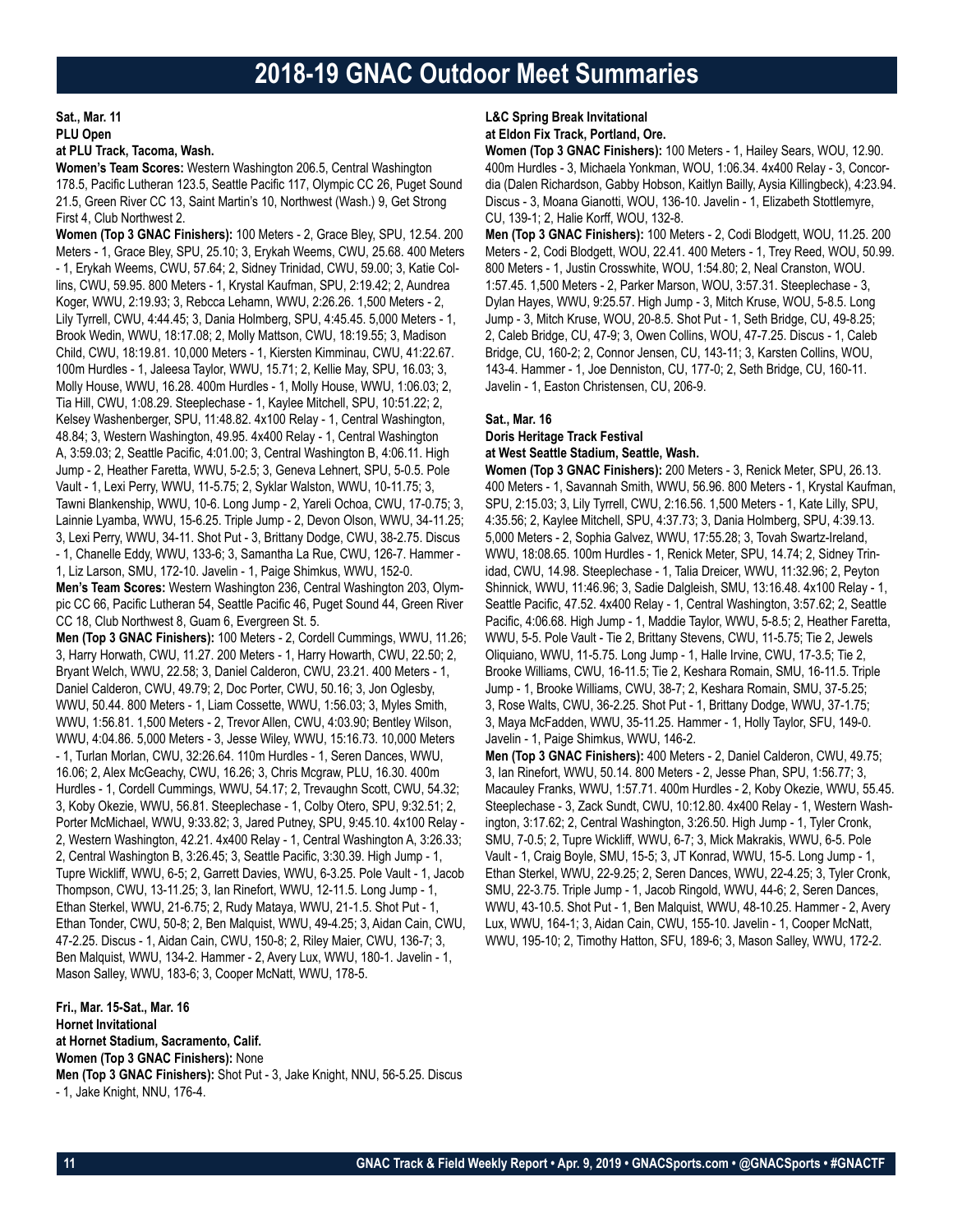### **Sat., Mar. 16 EOU Team Challenge at EOU Track, La Grande, Ore.**

**Women's Team Scores:** Eastern Oregon 284.5, College of Idaho 198.5, Northwest Nazarene 88, Treasure Valley CC 39, Central Washington 10. **Women (Top 3 GNAC Finishers):** 400 Meters - 1, Jasmyne Neria, CWU, 1:00.86; 2, MaKenna Conley, NNU, 1:04.03; 3, Breann Porter, NNU, 1:04.15. 100m Hurdles - 2, Ally Miran, NNU, 16.00. 400m Hurdles - 3, Ally Miran, NNU, 1:10.98. Pole Vault - 3, Kourtney Gwin, NNU, 10-0. Long Jump - 3, Anna DePew, NNU, 16-10.75. Triple Jump - 2, Katie Heckathorn, NNU, 34-6.25. **Men's Team Scores:** Eastern Oregon 216, College of Idaho 167, Northwest Nazarene 136, Treasure Valley CC 22, Central Washington 12. **Men (Top 3 GNAC Finishers):** 100 Meters - 2, Isaiah Kahut, NNU, 11.63; 3, Cameron Willey, NNU, 11.76. 200 Meters - 1, Logan Blake, NNU, 22.33; 3, Doc Porter, CWU, 22.82. 400 Meters - 3, Doc Porter, CWU, 50.45. 800 Meters - 2, Godfrey Kemboi, NNU, 2:02.62. 110m Hurdles - 2, Skyler Galvan, NNU, 16.02; 3, Dakota Tidwell, NNU, 16.55. 4x400 Relay - 1, Northwest Nazarene (Logan Blake, Dakota Tidwell, Blaine Kreutz, Zachary Magee), 3:23.86. High Jump - Tie 1, Dakota Tidwell, NNU, 6-2.75. Long Jump - 2, Dakota Tidwell, NNU, 21-5.25; 3, Blaine Kreutz, NNU, 21-2.5. Triple Jump - 2, Zach Booker, NNU, 41-5. Shot Put - 2, Cody Robbins, NNU, 44-11.75.

### **Peyton Scoring Meet**

### **at Baker Stadium, Tacoma, Wash.**

**Women's Team Scores:** Puget Sound 137, Spokane CC 94, Olympic CC 82, Green River CC 75, Pacific Lutheran 67, Saint Martin's 18, Yelm Tornado TC 9, Central Washington 6.

**Women (Top 3 GNAC Finishers):** Discus - 2, Megan Vernoy, SMU, 132-3; 3, Avery Fisk, CWU, 123-8. Hammer - 1, Liz Larson, SMU, 174-9.

**Men's Team Scores:** Puget Sound 123, Olympic CC 107, Spokane CC 83, Green River CC 70, Saint Martin's 34, Central Washington 34, Pacific Lutheran 20, Tacoma City RC 4.5.

**Men (Top 3 GNAC Finishers):** Shot Put - 1, Micah Au-Haupu, SMU, 43-7.75. Discus - 1, Aidan Cain, CWU, 147-2; 2, Martin Napeahi, CWU, 141-3; 3, Riley Maier, CWU, 133-11. Hammer - 3, Cade Harris, SMU, 135-10.

### **Thurs., Mar. 21 - Fri., Mar. 22**

**Sam Adams Combined Event Invitational at Boppell Track, Spokane, Wash. Women (Top 3 GNAC Finishers):** Heptathlon - 1, HarLee Ortega, CAU, 4,913; 3, Sidney Trinidad, CWU, 4,674. **Men (Top 3 GNAC Finishers):** None.

**Thurs., Mar. 21 - Sat., Mar. 23 Aztec Invitational**

**at SDSU Sports Deck, San Diego, Calif.**

**Women (Top 3 GNAC Finishers):** 4x100 Relay - 1, Seattle Pacific (Julia Stepper, Peace Igbonagwam, Grace Bley, Jenna Bouyer), 46.23. Triple Jump (Invitational) - 3, Peace Igbonagwam, SPU, 37-9.5. **Men (Top 3 GNAC Finishers):** None.

### **Fri., Mar. 22 - Sat., Mar. 23 NNU Invitational**

**at Brian & Nichole Bohner Track, Nampa, Idaho**

**Women (Top 3 GNAC Finishers):** 100 Meters - 3, Lexi Tubbs, NNU, 12.95. 800 Meters - 3, Heidi Nisly, NNU, 2:21.72. 1,500 Meters - 2, Heidi Nisly, NNU, 4:50.21. 5,000 Meters - 2, Bethany Danner, NNU, 18:59,63; 3, Emily Hammons, NNU, 19:43.99. 100m Hurdles - 1, Lexi Tubbs, NNU, 14.60; 3, Katie Conklin, NNU, 15.50. 400m Hurdles - 1, Ally Miran, NNU, 1:06.36. Steeplechase - 3, Sierra Manzer, NNU, 12:07.34. High Jump - 1, Katie Conklin, NNU. 5-3; 2, Madison Vonbrethorst, NNU, 5-1. Pole Vault - 3, Kourtney Gwin, NNU, 10-0. Long Jump - 2, Jackie Mahowald, NNU, 16-10; 3, Dakota Hutton-King, NNU. 16-8.5. Triple Jump - 1, Jackie Mahowald, NNU, 38-7; 3, Katie Heckathorn, NNU, 35-3. Hammer - 2, Miranda Hagadorn, NNU, 149-2. Javelin - 1, Ellie Logan, NNU, 152-9; 3, Nicole Nobbs, NNU, 127-5. Heptathlon - 2, Anna Depew, NNU, 3,587. **Men (Top 3 GNAC Finishers):** 100 Meters - 1, Cameron Willey, NNU, 11.27; 2, Isaiah Kahut, NNU, 11.29. 200 Meters - 1, Logan Blake, NNU, 22.13; 2, Zachary Magee, NNU, 22.53. 400 Meters - 1, Logan Blake, NNU, 48.69; 2, Zachary Magee, NNU, 48.72. 1,500 Meters - 2, Godfrey Kemboi, NNU, 4:05.26. 5,000 Meters - 1, Godfrey Kemboi, NNU. 15:44.65; 2, Tyler Shea, NNU, 16:02.40. 110m Hurdles - 3, Skyler Galgan, NNU. 15.66. 400m Hurdles - 2, Skyler Galvan, NNU, 58.18. Steeplechase - 2, Nick Hamilton, NNU, 9:47.69. High Jump - 1, Micah Tranch, NNU, 6-4.75. Long Jump - 1, Elijah Castro, NNU, 23-4.75. Triple Jump - 3, Zach Booker, NNU, 42-5.5. Shot Put - 1, Jake Knight, NNU, 57-10.5. Discus - 1, Jake Knight, NNU, 177-10. Hammer - 1, Brayden Eiland, NNU, 176- 0. Decathlon - 1, Dakota Tidwell, NNU, 6,708; 2, Blaine Kreutz, NNU, 6,071.

### **Sat., Mar. 23**

**Yellow Jacket Spring Open**

#### **at Lyle Hare Stadium, Spearfish, S.D.**

**Women (Top 3 GNAC Finishers):** 4x400 Relay - 2, Montana State Billings (Sierra Durbin, Josey Smiedala, Kailee Stoppel, Brenna Beckett), 4:13.06. Long Jump - 1, Brenna Beckett, MSUB, 15-11; 2, Madison Thompson, MSUB, 15-9; 3, Shaniah Schwend, MSUB, 15-3.5. Triple Jump - 3, Shaniah Schwend, MSUB, 34-6.75. Discus - 2, Hannah Nessan, MSUB, 123-0.

**Men (Top 3 GNAC Finishers):** 100 Meters - 2, Kaelen Shay, MSUB, 11.06; 3, Mason Schram, MSUB, 11.11. High Jump - 1, Isaiah Girard, MSUB, 6-9. Long Jump - 2, Isaiah Girard, MSUB, 21-4.25. Shot Put - 1, Brady Ostermiller, MSUB, 48-2.75. Discus - 3, Brady Ostermiller, MSUB, 133-2.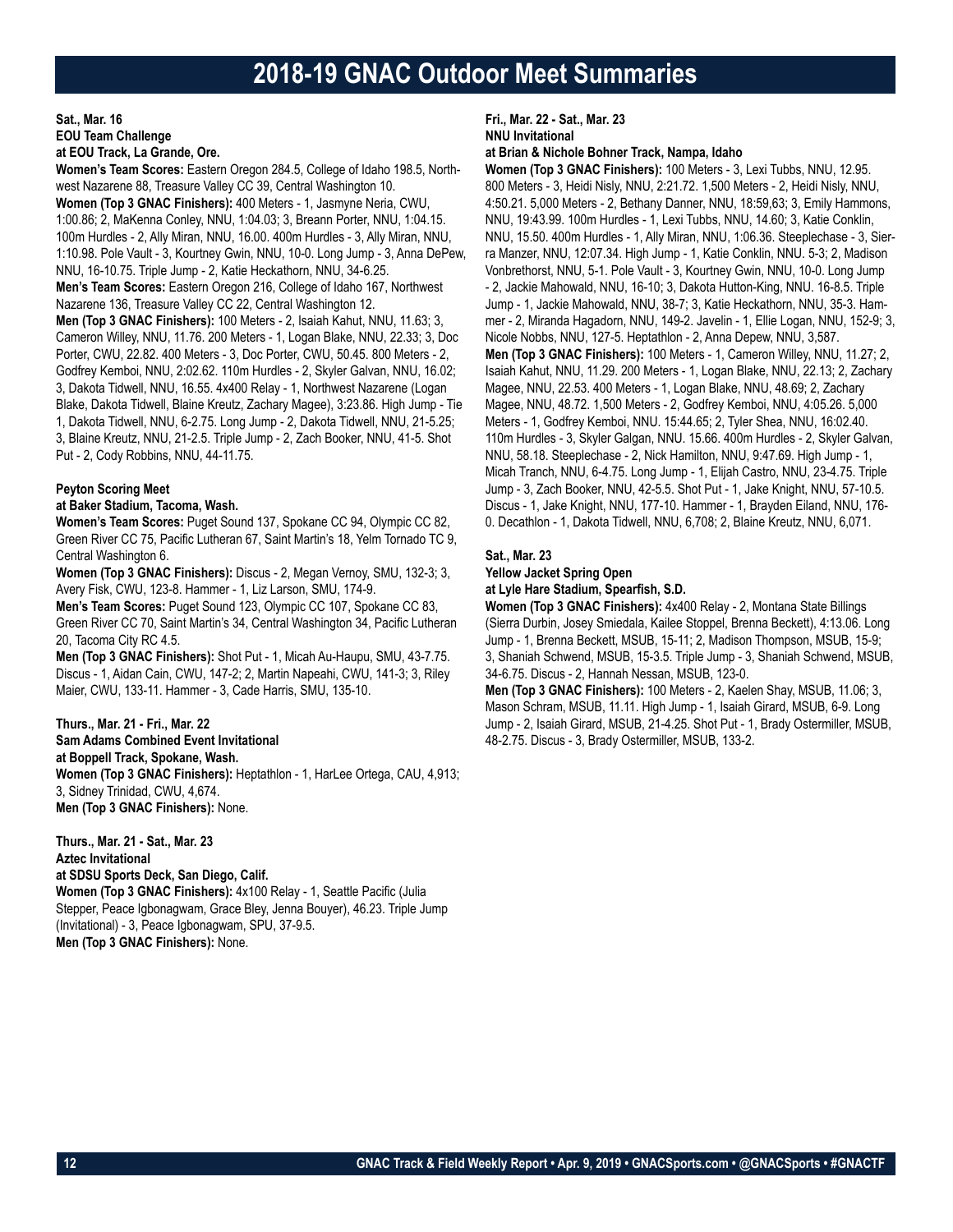### **2018-19 GNAC Outdoor Meet Summaries**

### **Sat., Mar. 23**

**Willamette Invitational**

### **at Charles Bowles Track, Salem, Ore.**

**Women (Top 3 GNAC Finishers):** 100 Meters - 2, Meyer Quaynor, SFU, 12.31; 3, Macie Allen, CU, 12.33. 200 Meters - 3, Vanessa Aniteye, UAA, 26.51. 400 Meters - 1, Vanessa Aniteye, UAA, 56.17; 2, Olivia Wood, WOU, 56.42; 3, Sophie Dodd, SFU, 57.06. 800 Meters - 1, Mairin Shields-Brown, SFU. 2:14.24; 2, Paige Nock, SFU, 2:15.18; 3, Megan Roxby, SFU, 2:16.14. 1,500 Meters - 1, Danielle McCormick, UAA, 4:32.17; 3, Miryam Bassett, SFU, 4:34.19. 5,000 Meters - 3, Molly Mattson, CWU, 18:01.17. 100m Hurdles - 1, Elena Cano, UAA, 15.04; 2, Erykah Weems, CWU, 15.12. 400m Hurdles - 1, Erykah Weems, CWU, 1:04.03; 3, Yvonne Jeschke, UAA, 1:05.95. Steeplechase - 1, Chelsea Ribiero, SFU, 10:38.40; 2, Olivia Willett, SFU, 10:56.88. 4x100 Relay - 1, Concordia, 48.02; 2, Simon Fraser, 48.14. 4x400 Relay - 1, Simon Fraser, 3:56.10. High Jump - 2, Yvonne Jeschke, UAA, 5-2.25. Long Jump - 1, Chrisalyn Johnson, UAA, 18-2.25; 2, Elena Cano, UAA, 17-0; 3, Chase Stephens, CU, 16-10.75. Triple Jump - 1, Chrisalyn Johnson, UAA, 39-11.5.

**Men (Top 3 GNAC Finishers):** 100 Meters - 1, Nathan Mah, SFU, 10.97; 3, Enrique Campbell, UAA, 11.12. 200 Meters - 1, Nathan Mah, SFU, 21.98; 2, Enrique Campbell, UAA, 22.20. 400 Meters - 1, Gabe Arce-Torres, WOU, 49.07; 2, Adam Brown, CU, 49.20. 800 Meters - 1, Curt Knott, WOU, 1:53.60; 2, Neal Cranston, WOU, 1:53.83; 3, Parker Marson, WOU, 1:54.36. 1,500 Meters - 1, Justin Crosswhite, WOU, 3:51.45; 2, Hunter Hutton, WOU, 3:53.27; 3, Felix Kemboi, UAA, 3:53.37. 400m Hurdles - 1, Nate St. Romain, SFU, 54;21; 2, Joshua Adehmar, SFU, 54.46; 3, Peter Seifert, CU, 57.31. Steeplechase - 1, Aaron Ahl, SFU, 9:31.08; 2, Hunter Mosman, WOU, 9:39.96; 3, Chris Sobczak, SFU, 9:40.23. 4x400 Relay - 1, Simon Fraser, 3:23.38. High Jump - 3, Chris Brake, UAA, 6-4. Shot Put - 1, Josh Koch, CU, 54-6.75; 3, Ethan Tonder, CWU, 51-8.25. Discus - 1, Sam Nichols, CU, 166-9; 3, Brett Elder, CU, 155-6. Hammer - 1, Joe Denniston, CU, 167-7; 2, Josh Koch, CU, 162-2; 3, Mont Child, WOU, 157-6. Javelin - 1, Timothy Hatton, SFU, 189-3; 3, Matt Schweitz, CU, 178-2.

**Mon., Mar. 25 - Tues., Mar. 26 Boxer Combined Event at Hanson Stadium, Forest Grove, Ore. Women (Top 3 GNAC Finishers):** None. **Men (Top 3 GNAC Finishers):** Decathlon - 2, Giovanni Brown, CU, 6,505.

### **Thurs., Mar. 28 - Sat., Mar. 30 Mike Fanelli Track Classic at Chabot College, Hayward, Calif.**

**Women (Top 3 GNAC Finishers):** 400 Meters - 1, Vanessa Aniteye, UAA, 55.71. 800 Meters - 1, Danielle McCormick, UAA, 2:05.65; 3, Sophie Dodd, SFU, 2:07.44. 1,500 Meters - 3, Miryam Bassett, SFU, 4:30.53. Mile - 1, Miryam Bassett, SFU, 4:53.72; 2, Kate Lilly, SPU, 4:54.46. 400m Hurdles - 1, Elena Cano, UAA, 1:03.72; 2, Yvonne Jeschke, UAA, 1:05.14. 4x100 Relay - 2, Simon Fraser (Emily Lindsay, Bryce West, Renate Bluschke, Meyer Quaynor), 47.80. 4x400 Relay - 1, Alaska Anchorage (Vanessa Aniteye, Tylantiss Atlas, Marie Ries, Danielle McCormick), 3:44.20; 2, Simon Fraser (Bryce West, Sophie Dodd, Alana Mussatto, Renate Bluschke), 3:48.01. Long Jump - 1, Elena Cano, UAA, 17-8. **Men (Top 3 GNAC Finishers):** 800 Meters - 2, Curt Knott, WOU, 1:52.26. Mile - 1, Rowan Doherty, SFU, 4:08.31; 2, Carlos Vargas, SFU, 4:09.67; 3, Felix Kemboi, UAA, 4:11.23. 400m Hurdles - 2, Nate St Romain, SFU, 54.18; 3, Joshua Adhemar, SFU, 54.71. 4x100 Relay - 2, Simon Fraser (Joshua Adhemar, Nate St Romain, Kaito Suzuki, Nathan Mah), 42.52. 4x400 Relay - 1, Simon Fraser (Joshua Adhemar, Nick Bauernschmitt, Richard Torres, Nate St Romain), 3:20.55; 2, Alaska Anchorage (Nathanial Brunett, Oshane Hylton, Joshua Jackman, Daniel Remington), 3:22.82. High Jump - 2, Chris Brake, UAA, 6-4.25; 3, Zackary Kuzyk, SFU, 6-2.25. Shot Put - 1, Owen Collins, WOU, 45-9.75; 2, Karsten Collins, WOU, 45-7.75.

**Clyde Littlefield Texas Relays at Mike A. Myers Stadium Austin, Texas Women (Top 3 GNAC Finishers):** None. **Men (Top 3 GNAC Finishers):** None.

**Fri., Mar. 29 - Sat., Mar. 30 Stanford Invitational at Cobb Track, Palo Alto, Calif. Women (Top 3 GNAC Finishers):** Steeplechase (Section 3) - 1, Julia Howley, SFU, 10:03.19. Pole Vault - 3, Scout Cai, SPU, 11-10.75. **Men (Top 3 GNAC Finishers):** High Jump (Invitational) - 3, Tyler Cronk, SMU, 6-9.

### **Sat., Mar. 30 Team 4 Titus & Ely at Eagles Field, Irvine, Calif.**

**Women (Top 3 GNAC Finishers):** 800 Meters - 1, Heidi Nisly, NNU, 2:20.89. 1,500 Meters - 1, Heidi Nisly, NNU, 4:54.67. 5,000 Meters - 1, Bethany Danner, NNU, 18:22.77. 100m Hurdles - 3, Lexi Tubbs, NNU, 14.44. High Jump - 1, Katie Conklin, NNU, 5-5. Triple Jump - 1, Jackie Mahowald, NNU, 38-7.5. **Men (Top 3 GNAC Finishers):** 400 Meters - 2, Logan Blake, NNU, 48.97; 3, Zachary Magee, NNU, 49.48. 800 Meters - 3, Peyton Brothers, NNU, 2:01.67. 1,500 Meters - 1, Godfrey Kemboi, NNU, 4:03.68; 3, Peyton Brothers, NNU, 4:06.50. 5,000 Meters - 2, Treyson Conley, NNU, 16:02.34. 10,000 Meters - 1, Nick Hamilton, NNU, 32:26.10. 400m Hurdles - 3, Skyler Galvan, NNU, 57.89. 4x400 Relay - 2, Northwest Nazarene (Logan Blake, Peyton Brothers, Godfrey Kemboi, Zachary Magee), 3:27.18. High Jump - 3, Micah Tranch, NNU, 6-4.25. Long Jump - 1, Elijah Castro, NNU, 23-2. Shot Put - 1, Jake Knight, NNU, 58-1; 3, Cody Robbins, NNU, 44-8.25. Discus - 1, Jake Knight, NNU 176-8.

### **Yellowjacket/Battlin' Bear Open at Laurel Sports Complex, Laurel, Mont.**

**Women (Top 3 GNAC Finishers):** 400 Meters - 2, Brenna Beckett, MSUB, 1:00.45. 5,000 Meters - 3, Nikki Aiken, MSUB, 19:06.03. High Jump - 2, Janessa Williams, MSUB, 4-9. Shot Put - 3, Hailey Steinbeisser, MSUB, 38-2.75. Discus - 3, Hannah Nessan, MSUB, 132-0. Hammer - 2, Hailey Steinbeisser, MSUB, 132-3.

**Men (Top 3 GNAC Finishers):** 100 Meters - 1, Sam Zook, MSUB, 11.11. 1,500 Meters - 2, Mark Hovland, MSUB, 4:05.92. 4x100 Relay - 1, Montana State Billings (Kaelen Shay, Mason Schram, Kyle Patelis, Sam Zook), 41.88. High Jump - 2, Isaiah Girard, MSUB, 6-6.25. Long Jump - 2, Isaiah Girard, MSUB, 22-1.75. Triple Jump - 2, Ty Stanton, MSUB, 44-8.75. Shot Put - 1, Brady Ostermiller, MSUB, 53-1.75.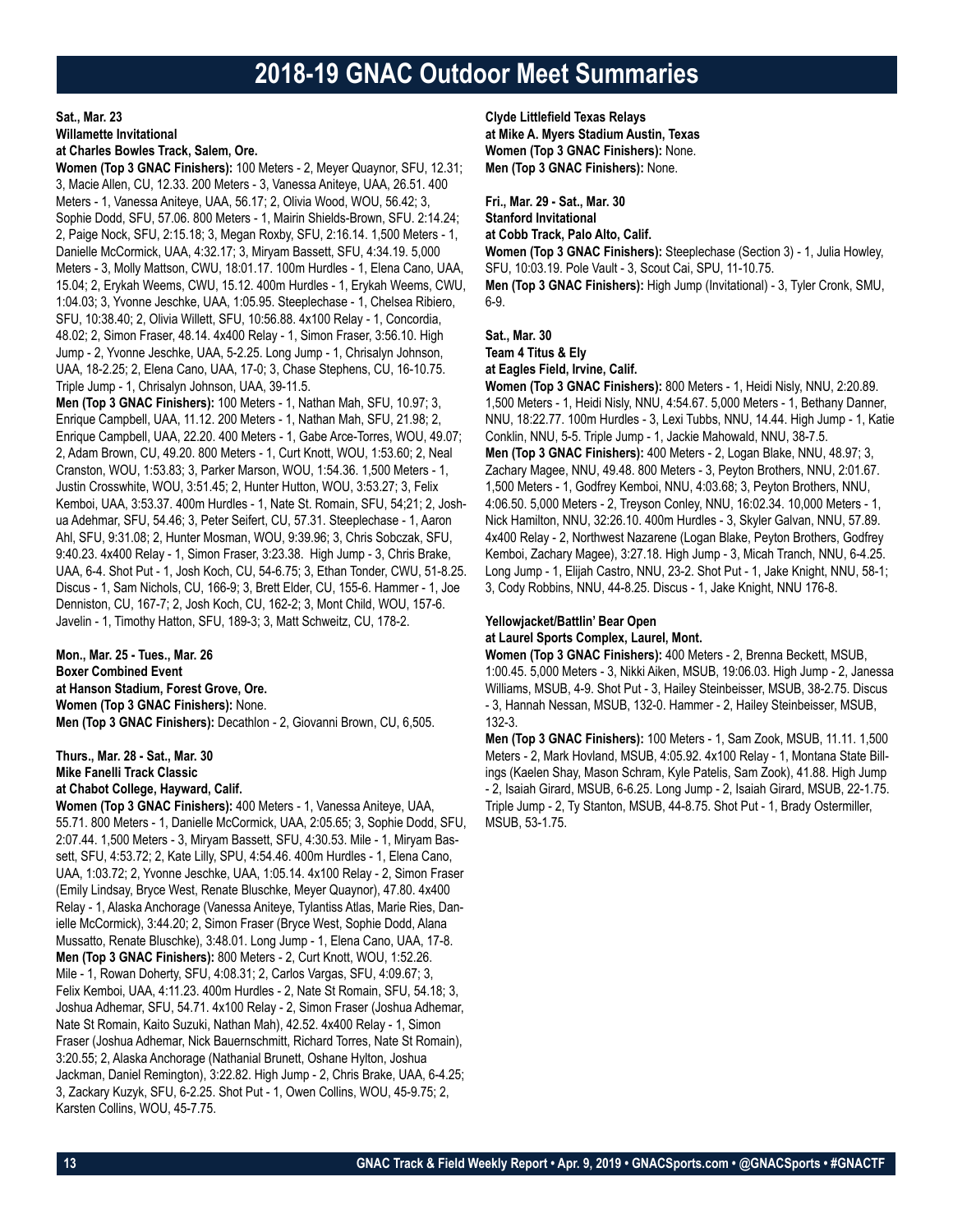**Sat., Mar. 30 Pacific Open**

### **at Hanson Stadium, Forest Grove, Ore.**

**Women (Top 3 GNAC Finishers):** 100 Meters - 1, Aujanique Doss, CWU, 12.57; 2, Yareli Ochoa, CWU, 12.97; 3, Morgan Robydek, CWU, 13.26. 200 Meters - 2, Aujanique Doss, CWU, 25.31. 400 Meters - 1, Noelia Juarez, CWU, 59.29; 3, Kayla Bloomquist, CWU, 1:00.35. 800 Meters - 2, Caitlin Gohr, CWU, 2:28.79. Pole Vault - 1, Halle Irvine, CWU, 11-11.75; 2, Brittany Stevens, CWU, 11-5.75; 3, Tawni Blankenship, CWU, 10-11.75. Long Jump - 1, Brooke Williams, CWU, 17-11.75; 2, Halle Irvine, CWU, 17-4.75; 3, Rose Walts, CWU, 16-11.25. Triple Jump - 1, Brooke Williams, CWU, 37-8.5; 3, Rose Walts, CWU, 36-4.75. Hammer - 1, Meagan Smallbeck, CWU, 153-0.

**Men (Top 3 GNAC Finishers):** 100 Meters - 1, Bobby Widmar, CWU, 11.16; 3, Harry Horwath, CWU, 11.20. 200 Meters - 2, Harry Horwath, CWU, 22.39. 400 Meters - 1, Daniel Calderon, CWU, 49.45. 1,500 Meters - 1, Trevor Allen, CWU, 4:02.92. 110m Hurdles - 2, Gunner Vallatini, CWU, 17.52. 400m Hurdles - 1, Gunner Vallatini, CWU, 58.34. 4x400 Relay - 1, Central Washington (Nate Andaya, Gunner Vallatini, Braydon Maier, Daniel Calderon), 3:28.35. Pole Vault - 1, Braydon Maier, CWU, 14-11. Long Jump - 1, Nate Andaya, CWU, 21-8.75. Triple Jump - 1, Zach Whittaker, CWU, 44-11.5. Shot Put - 1, Ethan Tonder, CWU, 51- 4.5; 3, Aidan Cain, CWU, 46-10. Discus - 2, Aidan Cain, CWU, 151-0. Hammer - 2, Ethan Tonder, CWU, 162-3; 3, Aidan Cain, CWU, 160-2.

### **Sat., Mar. 30 - Sun., Mar. 31 UBC Invitational**

### **at Thunderbird Park, Vancouver, B.C.**

**Women (Top 3 GNAC Finishers):** 100 Meters - 2, Hannah Bradley, SFU, 12.40. 200 Meters - 2, Hannah Bradley, WWU, 25.59; 3, Savannah Smith, WWU, 25.70. 400 Meters - 2, Savannah Smith, WWU, 57.38. 800 Meters - 1, Emily Chilton, SFU, 2:15.89; 3, Adrianna Klassen, SFU, 2:18.23. 100m Hurdles - 1, Molly House, WWU, 16.36; 2, Emily Morley, SFU, 16.95. Pole Vault - 1, Jewels Oliquiano, WWU, 10-10; 2, Hannah Dodson, WWU, 10-6; 3, Sarah Ellis, WWU, 10-6. Shot Put - 3, Holly Taylor, SFU, 41-10.5. Discus - 3, Chanelle Eddy, WWU, 134-8. Hammer - 3, Holly Taylor, SFU, 154-5. Javelin - 2, Paige Shimkus, WWU, 154-2; 3, Raquel Pellecer, WWU, 148-11. Heptathlon - 1, Aliyah Dawkins, WWU, 3,686.

**Men (Top 3 GNAC Finishers):** 200 Meters - 2, Bryant Welch, WWU, 22.46. 800 Meters - 3, Macauley Franks, WWU, 1:55.70. 110m Hurdles - 3, Cordell Cummings, WWU, 15.11. 400m Hurdles - 1, Cordell Cummings, WWU, 54.35. High Jump - 1, Garrett Davies, WWU, 6-4.25; 3, Ethan Sterkel, WWU, 6-2.25. Pole Vault - 1, JT Konrad, WWU, 15-9. Long Jump - 1, Ethan Sterkel, WWU, 21-9; 2, Rudy Mataya, WWU, 21-2.5. Shot Put - 2, Ben Malquist, WWU, 49-10.5. Discus - 1, Avery Lux, WWU, 141-1. Javelin - 3, Timothy Hatton, SFU, 194-8. Decathlon - 1, Ian Rinefort, WWU, 6,303; 2, Seren Dances, WWU, 6,029; 3, Cooper Cummings, WWU, 5,487.

### **Fri., Apr. 5**

### **John Knight Twilight at McArthur Field, Monmouth, Ore.**

**Women's Team Scores:** Southern Oregon 109, Western Oregon 93, Concordia

86, Corban 66, Portland State 63, College of Idaho 55, Northwest Christian 44, Oregon 40, Willamette 39, Portland 33, Mt. Hood CC 11, Cal St. East Bay 8, Linfield 8, Southwestern Oregon CC 6.

**Women (Top 3 GNAC Finishers):** 100 Meters - 2, Karlie Hurley, CU, 13.02; 3, Maddie Misi, CU, 13.06. 400 Meters - 1, Olivia Woods, WOU, 58.13; 3, Grayson Burke, WOU, 59.09. 5,000 Meters - 2, Danel Camacho, WOU, 19:19.40. 100m Hurdles - 2, Chase Stephens, CU, 14.93. 4x100 Relay - 1, Concordia (Macie Allen, Karlie Hurley, Ronni VanZant, Maddie Misi), 48.01. 4x400 Relay - 2, Concordia (Macie Allen, Chelsea Bone, Karlie Hurley, Maddie Misi), 3:58.08. Triple Jump - 1, Karlie Hurley, CU, 36-8.5. Shot Put - 1, Katrina Linenko, CU, 45-0.5. Discus - 1, Moana Gianotti, WOU, 141-10. Javelin - 1, Darian Wilson, WOU, 138-3.

**Men's Team Scores:** Western Oregon 116, Southern Oregon 107, Concordia 107, Corban 62, College of Idaho 36, Mt. Hood CC 33, Northwest Christian 29, Clark CC 28, Portland 26, Willamette 22, Portland State 19, UO Running Club 16, Southwestern Oregon CC 16, Oregon 10, Mt. Tabor TC 6, Central oregon CC 5, Cal State East Bay 5.

**Men (Top 3 GNAC Finishers):** 100 Meters - 3, Codi Blodgett, WOU, 11.33. 200 Meters - 3, Adam Brown, CU, 22.47. 400 Meters - 1, Gabe Arce-Torres, WOU, 49.38. 800 Meters - 2, Curt Knott, WOU, 1:57.95; 3, Trey Reed, WOU, 1:58.37. 1,500 Meters - 1, Justin Crosswhite, WOU, 3:53.42; 2, Hunter Hutton, WOU, 3:54.40; 3, Tyler Jones, WOU, 3:55.82. Steeplechase - 1, Hunter Mosman, WOU, 9:29.41. 4x400 Relay - 3, Concordia (Adam Brown, Tyler Powers, Giovanni Brown, Peter Seifert), 3:27.98. Shot Put - 1, Josh Koch, CU, 53-5.5; 2, Seth Bridge, CU, 50-9.25. Discus - 1, Sam Nichols, CU, 170-2; 3, Caleb Bridge, CU, 158-5. Hammer - 2, Joe Denniston, CU, 173-10; 3, Sam Cole, WOU, 164-11. Javelin - 1, Easton Christensen, CU, 193-2; 2, Matt Schweitz, CU, 188-8; 3, Austin Goldstein, WOU, 177-9.

### **War XII Meet**

**at Spokane Falls Track Complex, Spokane, Wash.**

**Women (Top 3 GNAC Finishers):** 100 Meters - 3, Tia Hill, CWU, 12.94. 400 Meters - 3, Noelia Juarez, CWU, 59.29. 100m Hurdles - 1, Mariyah Vongsaveng, CWU, 14.47; 3, Sidney Trinidad, CWU, 14.96. 400m Hurdles - 1, Sidney Trinidad, CWU, 1:00.44; 2, Erykah Weems, CWU, 1:04.17. 4x400 Relay - 1, Central Washington, 48.13. 4x400 Relay - 1, Central Washington (Sidney Trinidad, Katie Collins, Jasmyne Neria, Erykah Weems), 3:54.49; 3, Central Washington B (Kayla Bloomquist, Emily Bland, Noelia Juarez, Lily Tyrrell), 4:09.85. Pole Vault - 2, Halle Irvine, CWU, 11-3.75.

**Men (Top 3 GNAC Finishers):** 110m Hurdles - 2, Braydon Maier, CWU, 15.32. 4x100 Relay - 3, Central Washington (Nate Andaya, Michael Forster, Ryan Gunther, Trevaughn Scott), 43.71. 4x400 Relay - 1, Central Washington (Doc Porter, Michael Forster, Daniel Calderon, Trevaughn Scott), 3:19.03. Shot Put - 3, Ethan Tonder, CWU, 52-6.75.